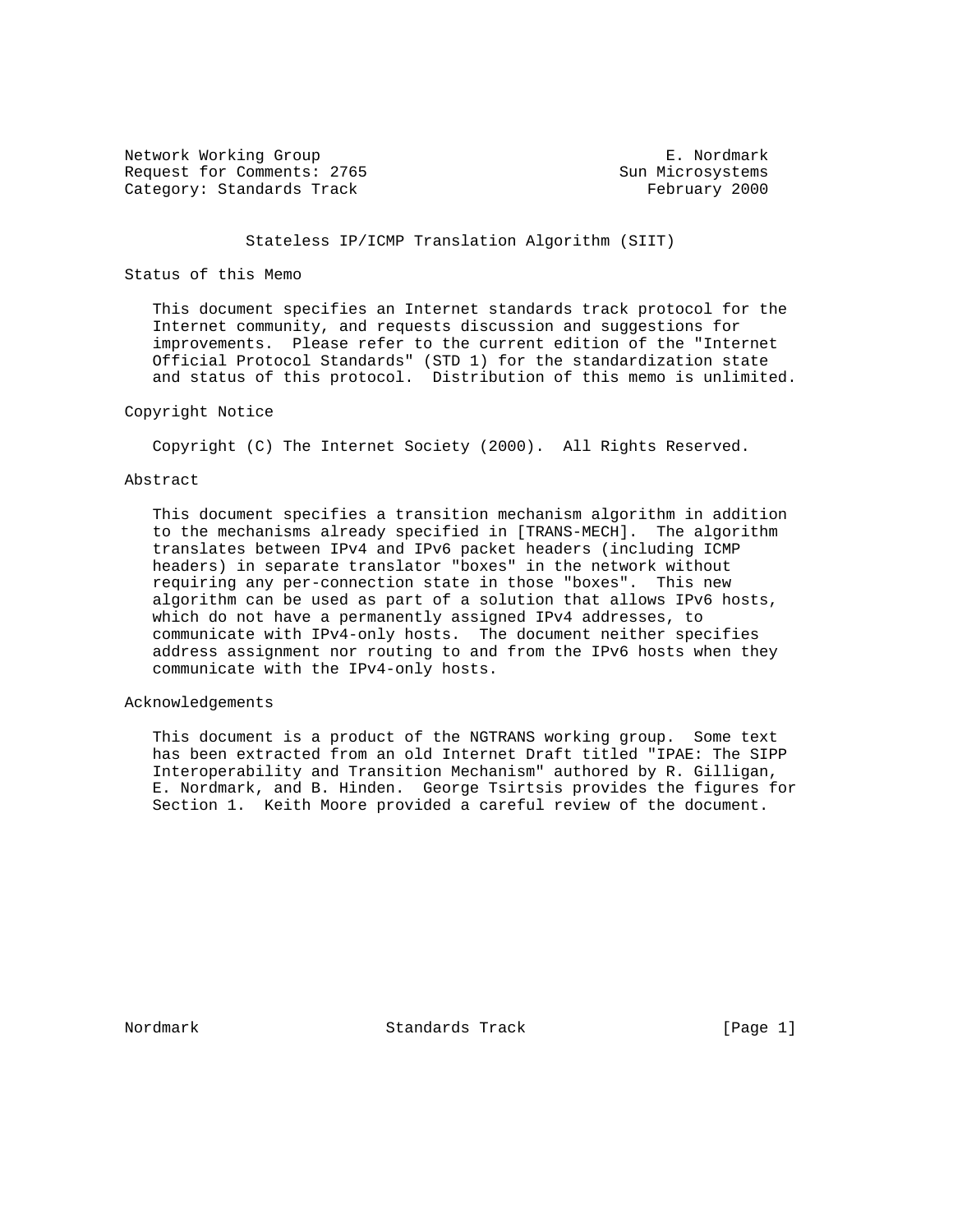# Table of Contents

| 1.<br>Introduction and Motivation                      | $\overline{2}$ |
|--------------------------------------------------------|----------------|
| Applicability and Limitations<br>1.1.                  | 5              |
| 1.2.                                                   | 7              |
| Impact Outside the Network Layer<br>1.3.               | 7              |
|                                                        | 8              |
| 2.1.                                                   | 9              |
| 2.2.                                                   | 9              |
| 3. Translating from IPv4 to IPv6                       | 9              |
| Translating IPv4 Headers into IPv6 Headers<br>3.1.     | 11             |
| 3.2.<br>Translating UDP over IPv4                      | 13             |
| Translating ICMPv4 Headers into ICMPv6 Headers<br>3.3. | 13             |
| 3.4.<br>Translating ICMPv4 Error Messages into ICMPv6  | 16             |
| Knowing when to Translate<br>3.5.                      | 16             |
| 4. Translating from IPv6 to IPv4                       | 17             |
| 4.1.<br>Translating IPv6 Headers into IPv4 Headers     | 18             |
| 4.2.<br>Translating ICMPv6 Headers into ICMPv4 Headers | 20             |
| Translating ICMPv6 Error Messages into ICMPv4<br>4.3.  | 22             |
| 4.4.<br>Knowing when to Translate                      | 22             |
| 5.<br>Implications for IPv6-Only Nodes                 | 22             |
| Security Considerations<br>ნ.                          | 23             |
|                                                        | 24             |
|                                                        | 25             |
|                                                        | 26             |

# 1. Introduction and Motivation

 The transition mechanisms specified in [TRANS-MECH] handle the case of dual IPv4/IPv6 hosts interoperating with both dual hosts and IPv4-only hosts, which is needed early in the transition to IPv6. The dual hosts are assigned both an IPv4 and one or more IPv6 addresses. As the number of available globally unique IPv4 addresses becomes smaller and smaller as the Internet grows there will be a desire to take advantage of the large IPv6 address and not require that every new Internet node have a permanently assigned IPv4 address.

 There are several different scenarios where there might be IPv6-only hosts that need to communicate with IPv4-only hosts. These IPv6 hosts might be IPv4-capable, i.e. include an IPv4 implementation but not be assigned an IPv4 address, or they might not even include an IPv4 implementation.

 - A completely new network with new devices that all support IPv6. In this case it might be beneficial to not have to configure the routers within the new network to route IPv4 since none of the

Nordmark Standards Track [Page 2]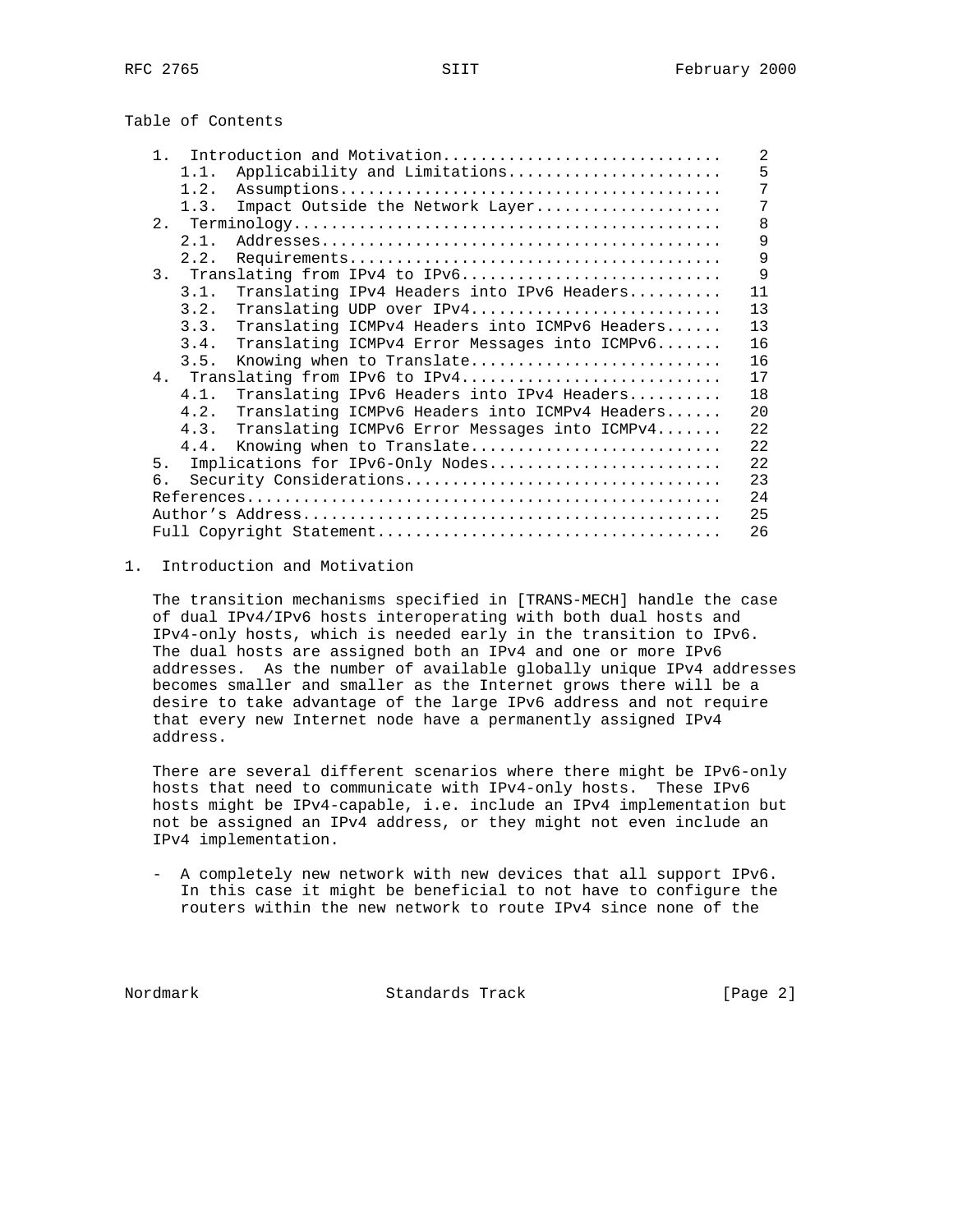hosts in the new network are configured with IPv4 addresses. But these new IPv6 devices might occasionally need to communicate with some IPv4 nodes out on the Internet.

 - An existing network where a large number of IPv6 devices are added. The IPv6 devices might have both an IPv4 and an IPv6 protocol stack but there is not enough global IPv4 address space to give each one of them a permanent IPv4 address. In this case it is more likely that the routers in the network already route IPv4 and are upgraded to dual routers.

However, there are other potential solutions in this area:

- If there is no IPv4 routing inside the network i.e., the cloud that contains the new devices, some possible solutions are to either use the translators specified in this document at the boundary of the cloud, or to use Application Layer Gateways (ALG) on dual nodes at the cloud's boundary. The ALG solution is less flexible in that it is application protocol specific and it is also less robust since an ALG box is likely to be a single point of failure for a connection using that box.
- Otherwise, if IPv4 routing is supported inside the cloud and the implementations support both IPv6 and IPv4 it might suffice to have a mechanism for allocating a temporary address IPv4 and use IPv4 end to end when communicating with IPv4-only nodes. However, it would seem that such a solution would require the pool of temporary IPv4 addresses to be partitioned across all the subnets in the cloud which would either require a larger pool of IPv4 addresses or result in cases where communication would fail due to no available IPv4 address for the node's subnet.

 This document specifies an algorithm that is one of the components needed to make IPv6-only nodes interoperate with IPv4-only nodes. Other components, not specified in this document, are a mechanism for the IPv6-only node to somehow acquire a temporary IPv4 address, and a mechanism for providing routing (perhaps using tunneling) to and from the temporary IPv4 address assigned to the node.

 The temporary IPv4 address will be used as an IPv4-translated IPv6 address and the packets will travel through a stateless IP/ICMP translator that will translate the packet headers between IPv4 and IPv6 and translate the addresses in those headers between IPv4 addresses on one side and IPv4-translated or IPv4-mapped IPv6 addresses on the other side.

Nordmark **Standards Track** [Page 3]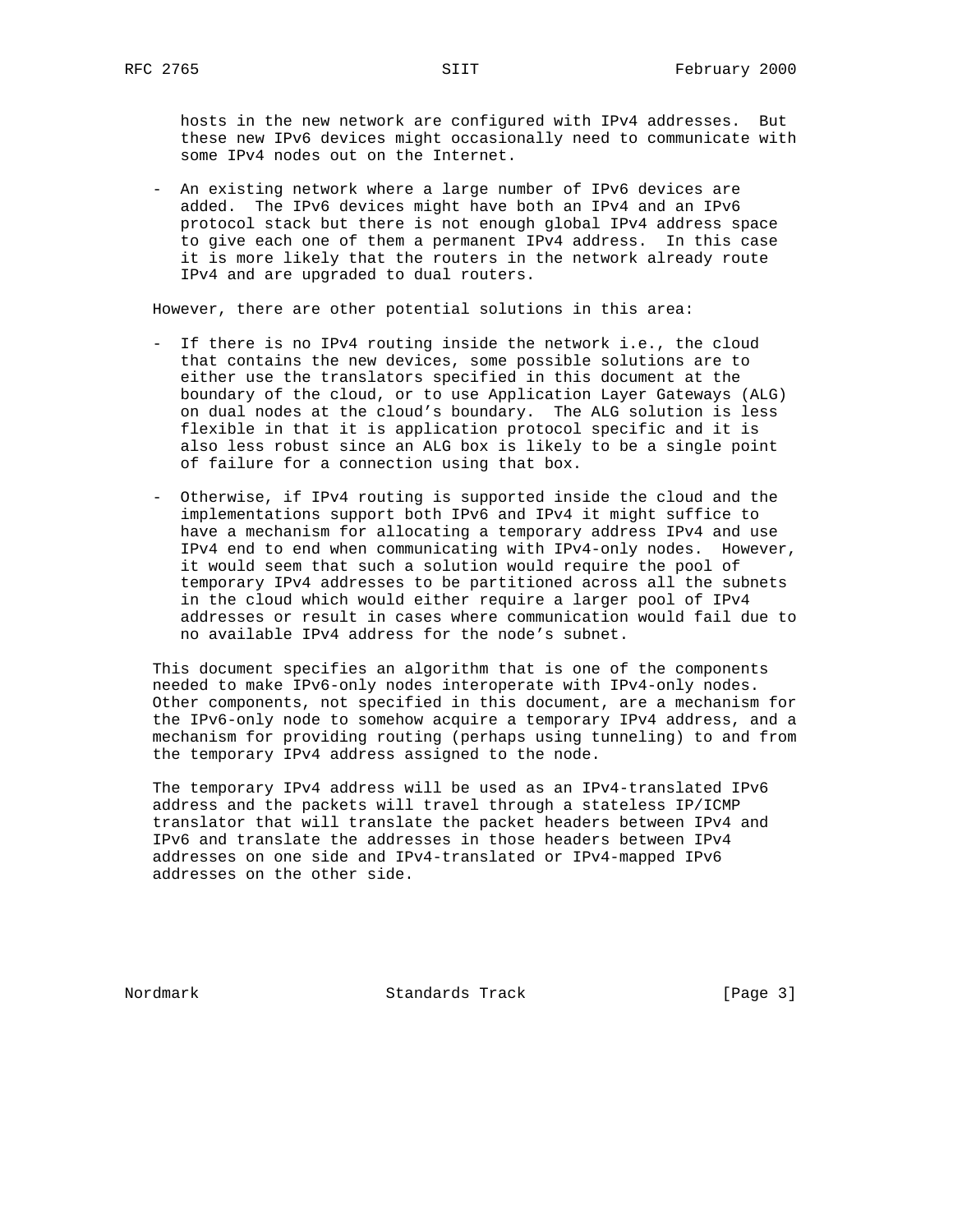This specification does not cover how an IPv6 node can acquire a temporary IPv4 address and how such a temporary address be registered in the DNS. The DHCP protocol, perhaps with some extensions, could probably be used to acquire temporary addresses with short leases but that is outside the scope of this document. Also, the mechanism for routing this IPv4-translated IPv6 address in the site is not specified in this document.

 The figures below show how the Stateless IP/ICMP Translation algorithm (SIIT) can be used initially for small networks (e.g., a single subnet) and later for a site which has IPv6-only hosts in a dual IPv4/IPv6 network. This use assumes a mechanism for the IPv6 nodes to acquire a temporary address from the pool of IPv4 addresses. Note that SIIT is not likely to be useful later during transition when most of the Internet is IPv6 and there are only small islands of IPv4 nodes, since such use would either require the IPv6 nodes to acquire temporary IPv4 addresses from a "distant" SIIT box operated by a different administration, or require that the IPv6 routing contain routes for IPv6-mapped addresses. (The latter is known to be a very bad idea due to the size of the IPv4 routing table that would potentially be injected into IPv6 routing in the form of IPv4-mapped addresses.)

 \_\_\_\_\_\_\_\_\_\_\_  $\sqrt{ }$  [IPv6 Host]---[SIIT]---------< IPv4 network>--[IPv4 Host]  $\qquad \qquad \Box$  (pool of IPv4 addresses) IPv4-translatable -> IPv4->IPv4 addresser IPv4-mapped

Figure 1. Using SIIT for a single IPv6-only subnet.

 $\overline{\phantom{a}}$  , and the contract of the contract of the contract of the contract of the contract of the contract of the contract of the contract of the contract of the contract of the contract of the contract of the contrac  $\qquad \qquad \angle$   $\qquad \qquad \angle$   $\qquad \qquad \angle$  [IPv6 Host]--< Dual network>--[SIIT]--< IPv4 network>--[IPv4 Host] \\_\_\_\_\_\_\_\_\_\_\_/ | \\_\_\_\_\_\_\_\_\_\_\_/ (pool of IPv4 addresses) IPv4-translatable -> IPv4->IPv4 addresser IPv4-mapped

 Figure 2. Using SIIT for an IPv6-only or dual cloud (e.g. a site) which contains some IPv6-only hosts as well as IPv4 hosts.

Nordmark Standards Track [Page 4]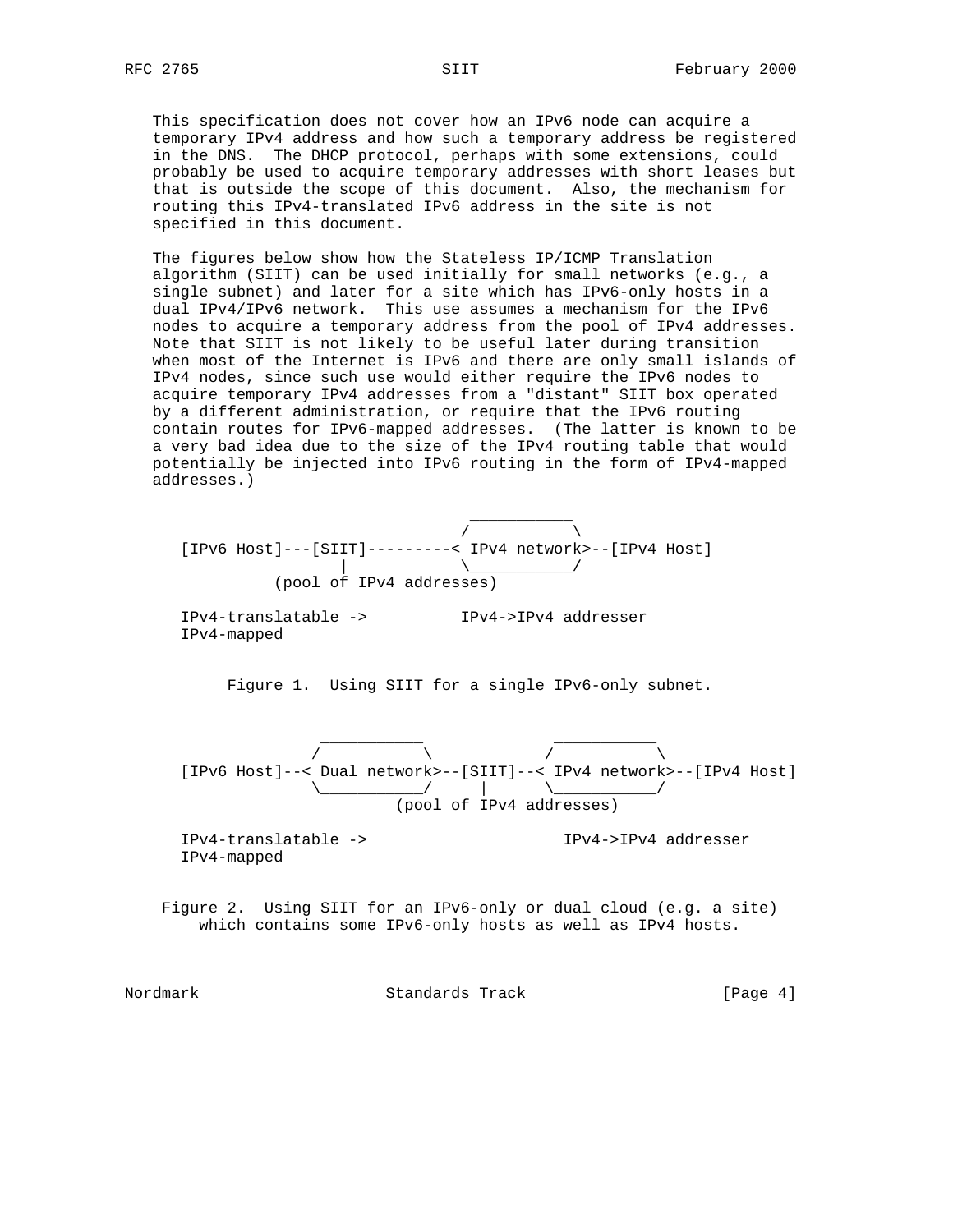The protocol translators are assumed to fit around some piece of topology that includes some IPv6-only nodes and that may also include IPv4 nodes as well as dual nodes. There has to be a translator on each path used by routing the "translatable" packets in and out of this cloud to ensure that such packets always get translated. This does not require a translator at every physical connection between the cloud and the rest of the Internet since the routing can be used to deliver the packets to the translator.

 The IPv6-only node communicating with an IPv4 node through a translator will see an IPv4-mapped address for the peer and use an IPv4-translatable address for its local address for that communication. When the IPv6-only node sends packets the IPv4-mapped address indicates that the translator needs to translate the packets. When the IPv4 node sends packets those will translated to have the IPv4-translatable address as a destination; it is not possible to use an IPv4-mapped or an IPv4-compatible address as a destination since that would either route the packet back to the translator (for the IPv4-mapped address) or make the packet be encapsulated in IPv4 (for the IPv4-compatible address). Thus this specification introduces the new notion of an IPv4-translatable address.

## 1.1. Applicability and Limitations

 The use of this translation algorithm assumes that the IPv6 network is somehow well connected i.e. when an IPv6 node wants to communicate with another IPv6 node there is an IPv6 path between them. Various tunneling schemes exist that can provide such a path, but those mechanisms and their use is outside the scope of this document.

 The IPv6 protocol [IPv6] has been designed so that the TCP and UDP pseudo-header checksums are not affected by the translations specified in this document, thus the translator does not need to modify normal TCP and UDP headers. The only exceptions are unfragmented IPv4 UDP packets which need to have a UDP checksum computed since a pseudo-header checksum is required for UDP in IPv6. Also, ICMPv6 include a pseudo-header checksum but it is not present in ICMPv4 thus the checksum in ICMP messages need to be modified by the translator. In addition, ICMP error messages contain an IP header as part of the payload thus the translator need to rewrite those parts of the packets to make the receiver be able to understand the included IP header. However, all of the translator's operations, including path MTU discovery, are stateless in the sense that the translator operates independently on each packet and does not retain any state from one packet to another. This allows redundant translator boxes without any coordination and a given TCP connection can have the two directions of packets go through different translator boxes.

Nordmark **Standards Track** [Page 5]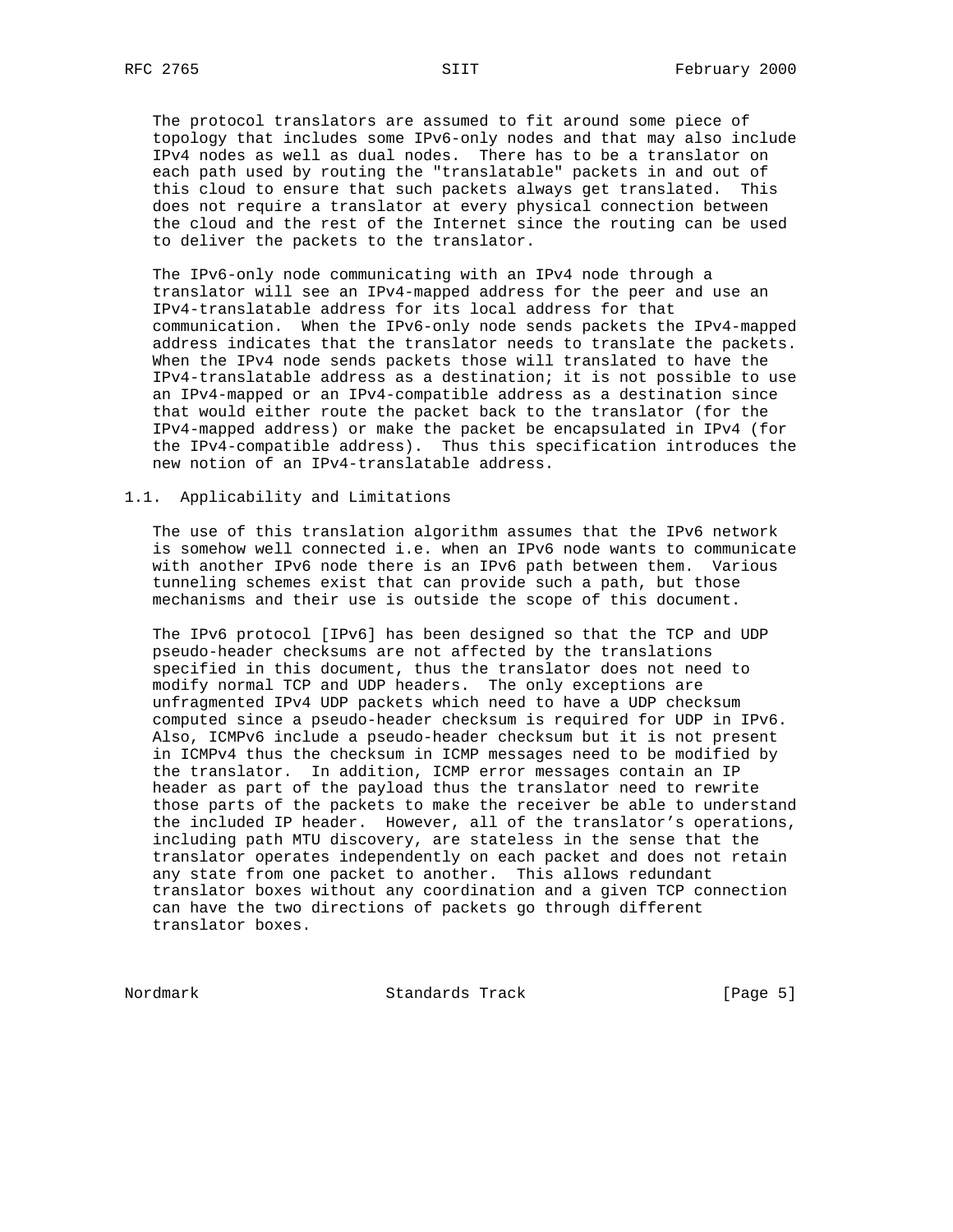The translating function as specified in this document does not translate any IPv4 options and it does not translate IPv6 routing headers, hop-by-hop extension headers, or destination options headers. It could be possible to define a translation between source routing in IPv4 and IPv6. However such a translation would not be semantically correct due to the slight differences between the IPv4 and IPv6 source routing. Also, the usefulness of source routing when going through a header translator might be limited since all the IPv6-only routers would need to have an IPv4-translated IPv6 address since the IPv4-only node will send a source route option containing only IPv4 addresses.

 At first sight it might appear that the IPsec functionality [IPv6-SA, IPv6-ESP, IPv6-AH] can not be carried across the translator. However, since the translator does not modify any headers above the logical IP layer (IP headers, IPv6 fragment headers, and ICMP messages) packets encrypted using ESP in Transport-mode can be carried through the translator. [Note that this assumes that the key management can operate between the IPv6-only node and the IPv4-only node.] The AH computation covers parts of the IPv4 header fields such as IP addresses, and the identification field (fields that are either immutable or predictable by the sender) [IPv6-AUTH]. While the SIIT algorithm is specified so that those IPv4 fields can be predicted by the IPv6 sender it is not possible for the IPv6 receiver to determine the value of the IPv4 Identification field in packets sent by the IPv4 node. Thus as the translation algorithm is specified in this document it is not possible to use end-to-end AH through the translator.

 For ESP Tunnel-mode to work through the translator the IPv6 node would have to be able to both parse and generate "inner" IPv4 headers since the inner IP will be encrypted together with the transport protocol.

 Thus in practise, only ESP transport mode is relatively easy to make work through a translator.

 IPv4 multicast addresses can not be mapped to IPv6 multicast addresses. For instance, ::ffff:224.1.2.3 is an IPv4 mapped IPv6 address with a class D address, however it is not an IPv6 multicast address. While the IP/ICMP header translation aspect of this memo in theory works for multicast packets this address mapping limitation makes it impossible to apply the techniques in this memo for multicast traffic.

Nordmark **Standards Track** [Page 6]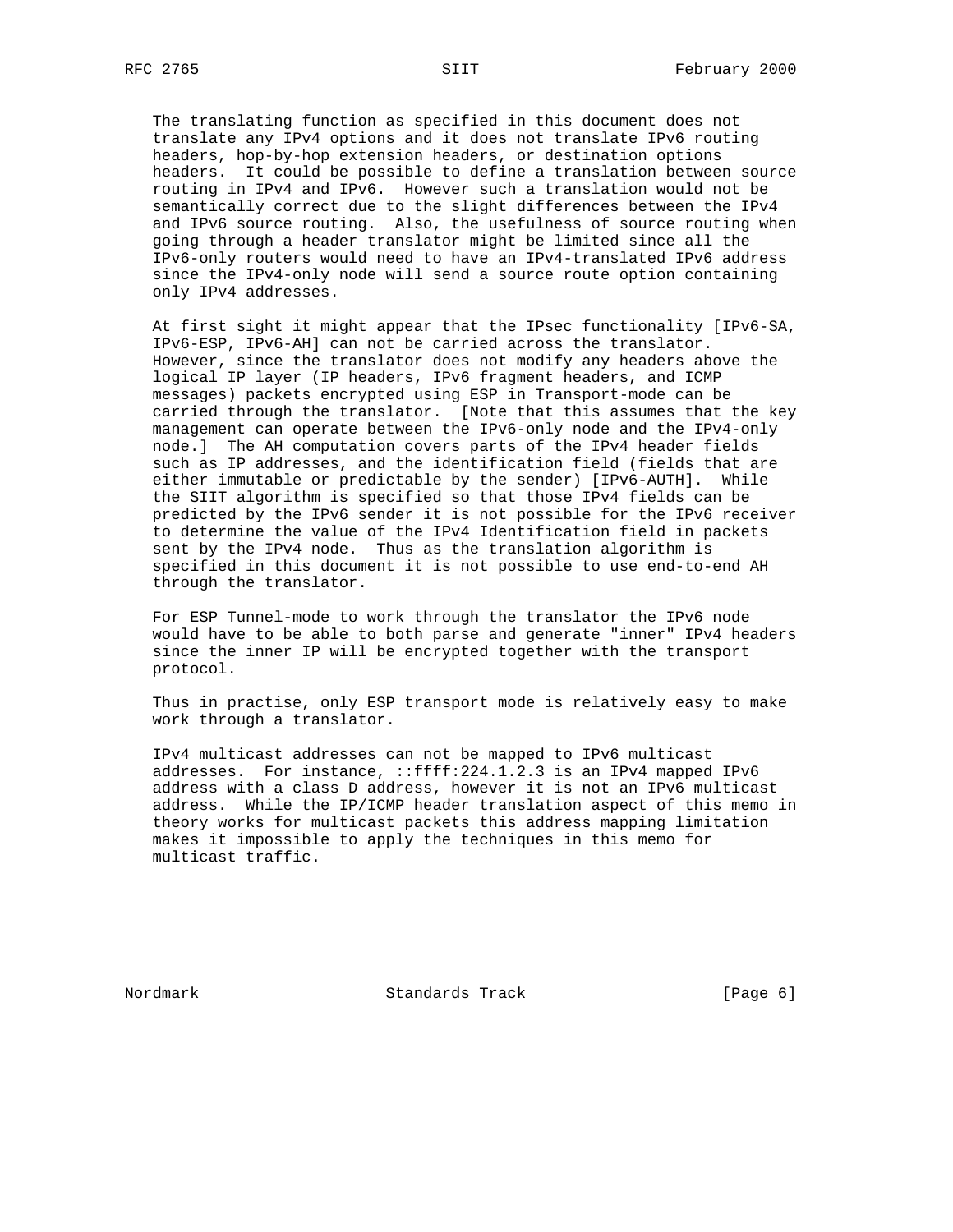## 1.2. Assumptions

 The IPv6 nodes using the translator must have an IPv4-translated IPv6 address while it is communicating with IPv4-only nodes.

 The use of the algorithm assumes that there is an IPv4 address pool used to generate IPv4-translated addresses. Routing needs to be able to route any IPv4 packets, whether generated "outside" or "inside" the translator, destined to addresses in this pool towards the translator. This implies that the address pool can not be assigned to subnets but must be separated from the IPv4 subnets used on the "inside" of the translator.

 Fragmented IPv4 UDP packets that do not contain a UDP checksum (i.e. the UDP checksum field is zero) are not of significant use over wide-areas in the Internet and will not be translated by the translator. An informal trace [MILLER] in the backbone showed that out of 34,984,468 IP packets there were 769 fragmented UDP packets with a zero checksum. However, all of them were due to malicious or broken behavior; a port scan and first fragments of IP packets that are not a multiple of 8 bytes.

### 1.3. Impact Outside the Network Layer

 The potential existence of stateless IP/ICMP translators is already taken care of from a protocol perspective in [IPv6]. However, an IPv6 node that wants to be able to use translators needs some additional logic in the network layer.

 The network layer in an IPv6-only node, when presented by the application with either an IPv4 destination address or an IPv4-mapped IPv6 destination address, is likely to drop the packet and return some error message to the application. In order to take advantage of translators such a node should instead send an IPv6 packet where the destination address is the IPv4-mapped address and the source address is the node's temporarily assigned IPv4-translated address. If the node does not have a temporarily assigned IPv4-translated address it should acquire one using mechanisms that are not discussed in this document.

 Note that the above also applies to a dual IPv4/IPv6 implementation node which is not configured with any IPv4 address.

 There are no extra changes needed to applications to operate through a translator beyond what applications already need to do to operate on a dual node. The applications that have been modified to work on a dual node already have the mechanisms to determine whether they are communicating with an IPv4 or an IPv6 peer. Thus if the applications

Nordmark Standards Track [Page 7]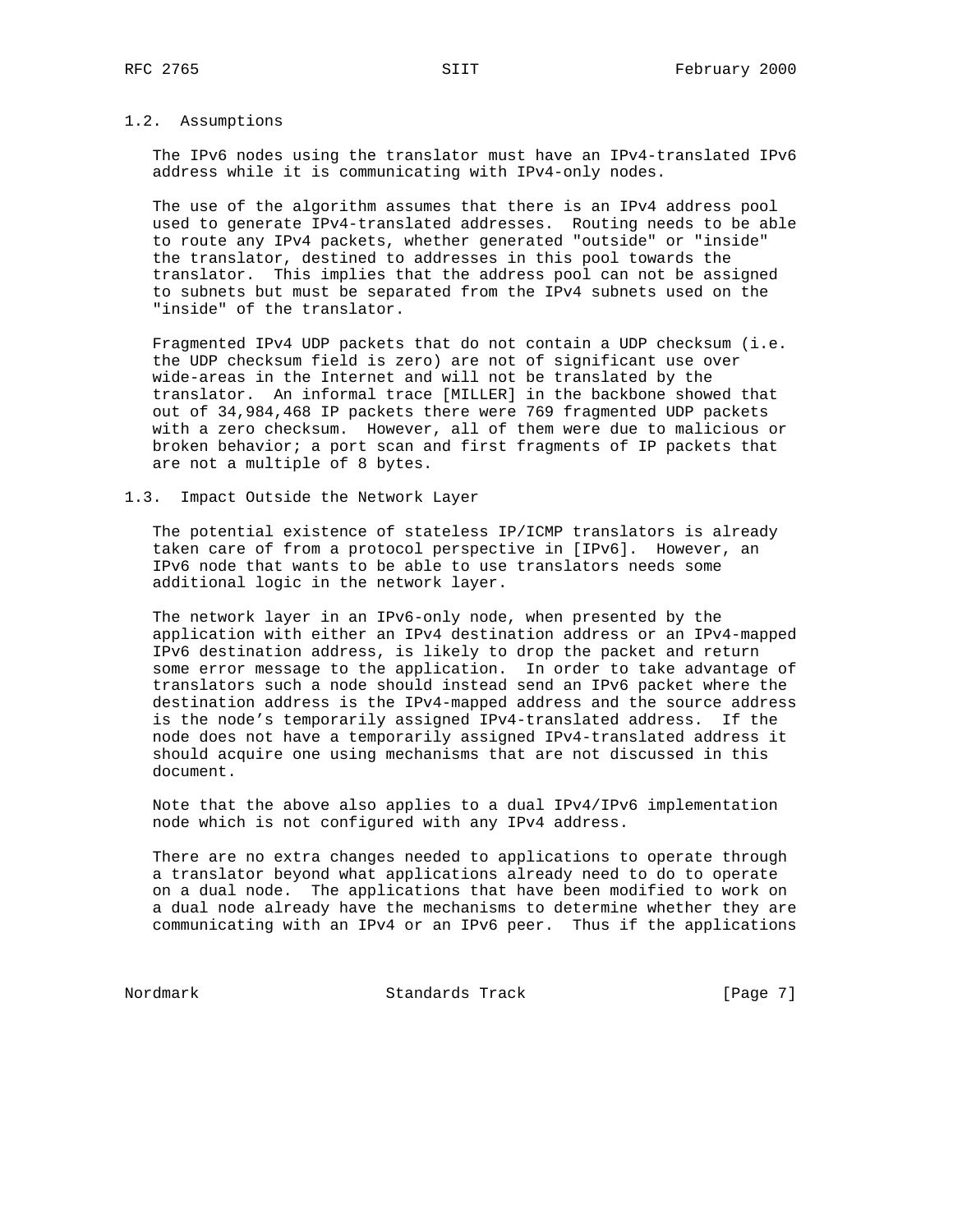need to modify their behavior depending on the type of the peer, such as ftp determining whether to fallback to using the PORT/PASV command when EPRT/EPSV fails (as specified in [FTPEXT]), they already need to do that when running on dual nodes and the presense of translators does not add anything. For example, when using the socket API [BSDAPI] the applications know that the peer is IPv6 if they get an AF\_INET6 address from the name service and the address is not an IPv4-mapped address (i.e., IN6\_IS\_ADDR\_V4MAPPED returns false). If this is not the case, i.e., the address is AF\_INET or an IPv4-mapped IPv6 address, the peer is IPv4.

 One way of viewing the translator, which might help clarify why applications do not need to know that a translator is used, is to look at the information that is passed from the transport layer to the network layer. If the transport passes down an IPv4 address (whether or not is in the IPv4-mapped encoding) this means that at some point there will be IPv4 packets generated. In a dual node the generation of the IPv4 packets takes place in the sending node. In an IPv6-only node conceptually the only difference is that the IPv4 packet is generated by the translator - all the information that the transport layer passed to the network layer will be conveyed to the translator in some form. That form just "happens" to be in the form of an IPv6 header.

2. Terminology

 This documents uses the terminology defined in [IPv6] and [TRANS-MECH] with these clarifications:

IPv4 capable node:

 A node which has an IPv4 protocol stack. In order for the stack to be usable the node must be assigned one or more IPv4 addresses.

 IPv4 enabled node: A node which has an IPv4 protocol stack and is assigned one or more IPv4 addresses. Both IPv4-only and IPv6/IPv4 nodes are IPv4 enabled.

IPv6 capable node:

 A node which has an IPv6 protocol stack. In order for the stack to be usable the node must be assigned one or more IPv6 addresses.

IPv6 enabled node:

 A node which has an IPv6 protocol stack and is assigned one or more IPv6 addresses. Both IPv6-only and IPv6/IPv4 nodes are IPv6 enabled.

Nordmark Standards Track [Page 8]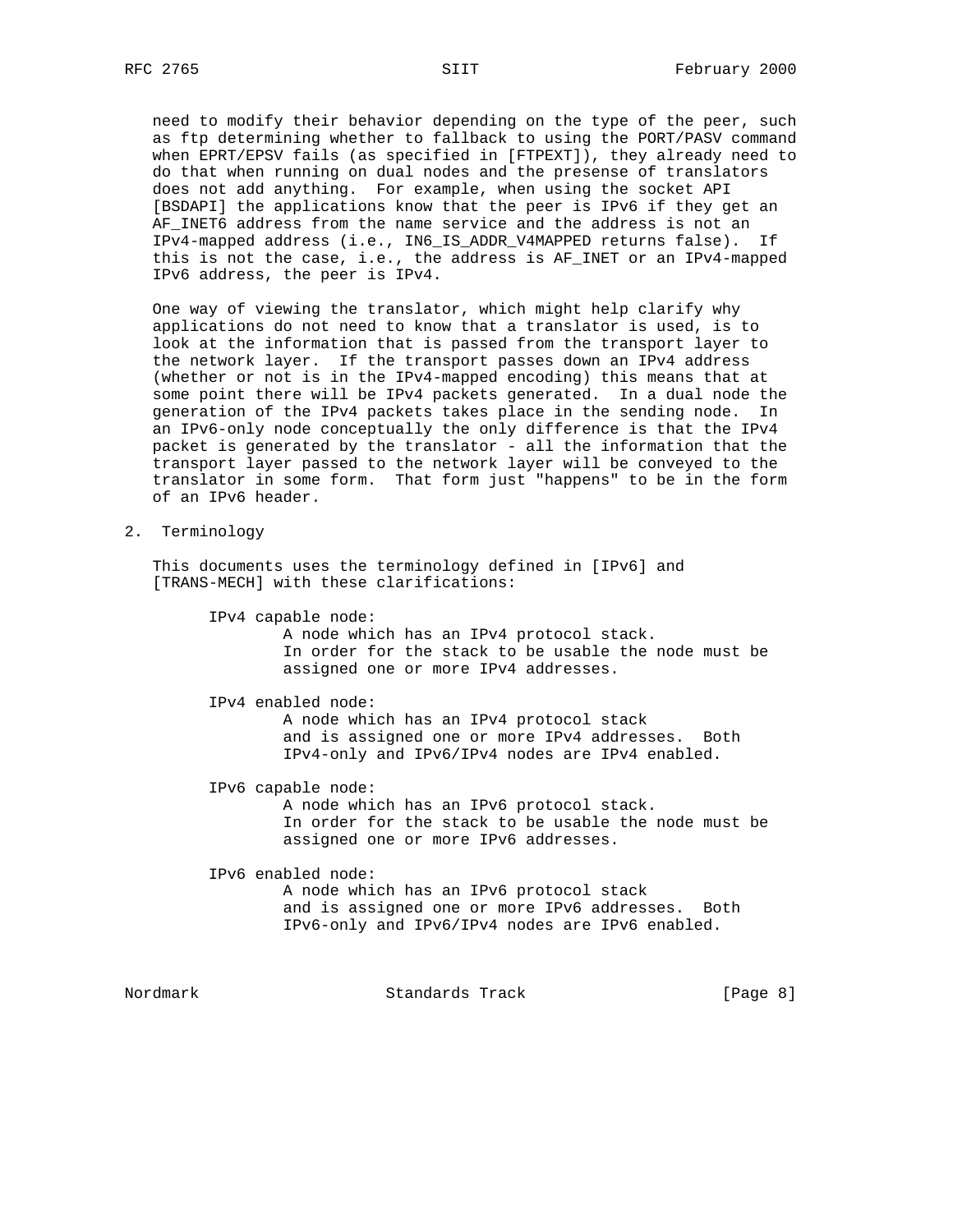# 2.1. Addresses

 In addition to the forms of addresses defined in [ADDR-ARCH] this document also introduces the new form of IPv4-translated address. This is needed to avoid using IPv4-compatible addresses outside the intended use of automatic tunneling. Thus the address forms are:

IPv4-mapped:

 An address of the form 0::ffff:a.b.c.d which refers to a node that is not IPv6-capable. In addition to its use in the API this protocol uses IPv4-mapped addresses in IPv6 packets to refer to an IPv4 node.

IPv4-compatible:

 An address of the form 0::0:a.b.c.d which refers to an IPv6/IPv4 node that supports automatic tunneling. Such addresses are not used in this protocol.

IPv4-translated:

 An address of the form 0::ffff:0:a.b.c.d which refers to an IPv6-enabled node. Note that the prefix 0::ffff:0:0:0/96 is chosen to checksum to zero to avoid any changes to the transport protocol's pseudo header checksum.

# 2.2. Requirements

 The keywords MUST, MUST NOT, REQUIRED, SHALL, SHALL NOT, SHOULD, SHOULD NOT, RECOMMENDED, MAY, and OPTIONAL, when they appear in this document, are to be interpreted as described in [KEYWORDS].

3. Translating from IPv4 to IPv6

When an IPv4-to-IPv6 translator receives an IPv4 datagram addressed to a destination that lies outside of the attached IPv4 island, it translates the IPv4 header of that packet into an IPv6 header. It then forwards the packet based on the IPv6 destination address. The original IPv4 header on the packet is removed and replaced by an IPv6 header. Except for ICMP packets the transport layer header and data portion of the packet are left unchanged.

Nordmark Standards Track [Page 9]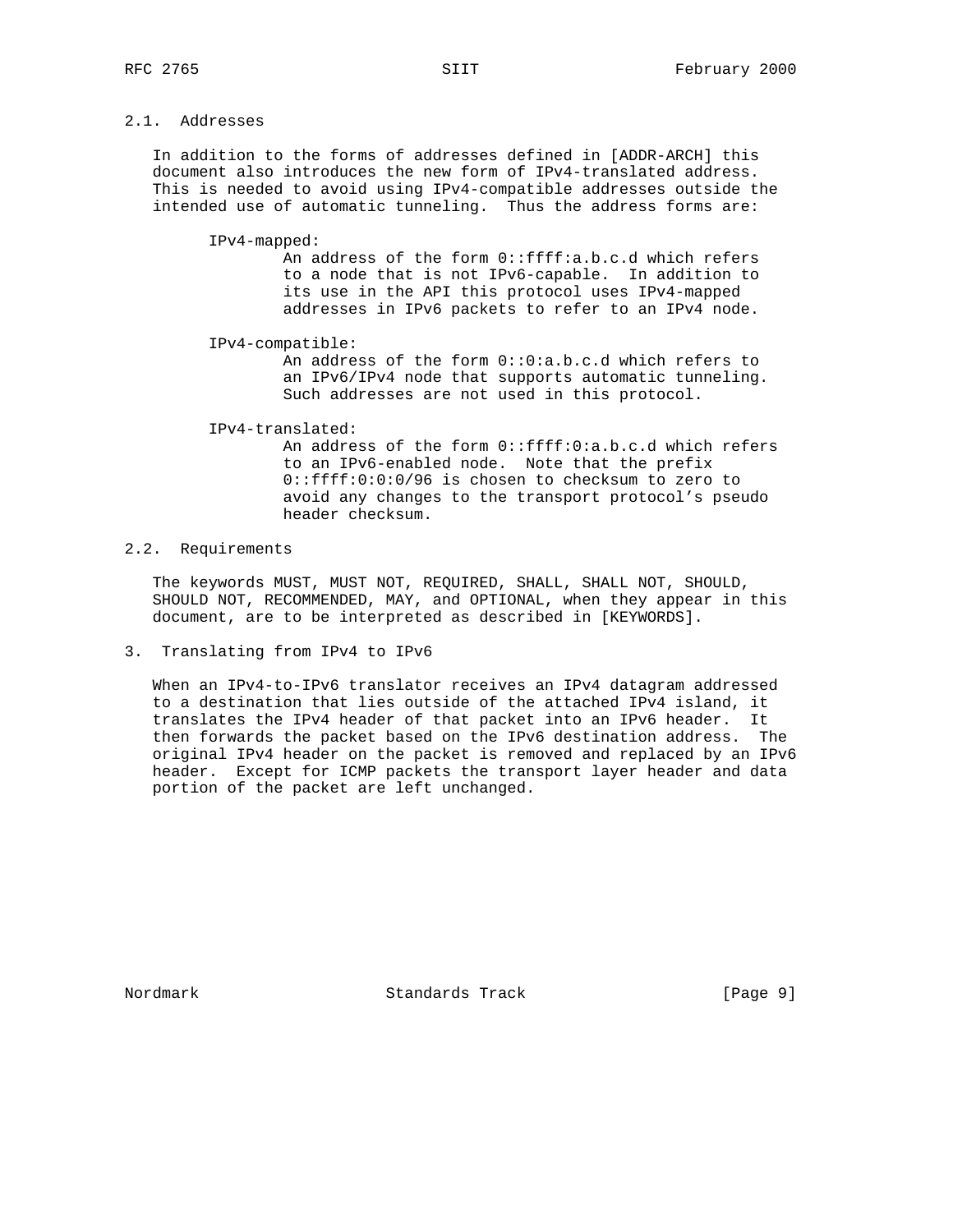

IPv4-to-IPv6 Translation

 One of the differences between IPv4 and IPv6 is that in IPv6 path MTU discovery is mandatory but it is optional in IPv4. This implies that IPv6 routers will never fragment a packet - only the sender can do fragmentation.

 When the IPv4 node performs path MTU discovery (by setting the DF bit in the header) the path MTU discovery can operate end-to-end i.e. across the translator. In this case either IPv4 or IPv6 routers might send back ICMP "packet too big" messages to the sender. When these ICMP errors are sent by the IPv6 routers they will pass through a translator which will translate the ICMP error to a form that the IPv4 sender can understand. In this case an IPv6 fragment header is only included if the IPv4 packet is already fragmented.

 However, when the IPv4 sender does not perform path MTU discovery the translator has to ensure that the packet does not exceed the path MTU on the IPv6 side. This is done by fragmenting the IPv4 packet so that it fits in 1280 byte IPv6 packet since IPv6 guarantees that 1280 byte packets never need to be fragmented. Also, when the IPv4 sender does not perform path MTU discovery the translator MUST always include an IPv6 fragment header to indicate that the sender allows fragmentation. That is needed should the packet pass through an IPv6-to-IPv4 translator.

 The above rules ensure that when packets are fragmented either by the sender or by IPv4 routers that the low-order 16 bits of the fragment identification is carried end-end to ensure that packets are correctly reassembled. In addition, the rules use the presence of an

Nordmark Standards Track [Page 10]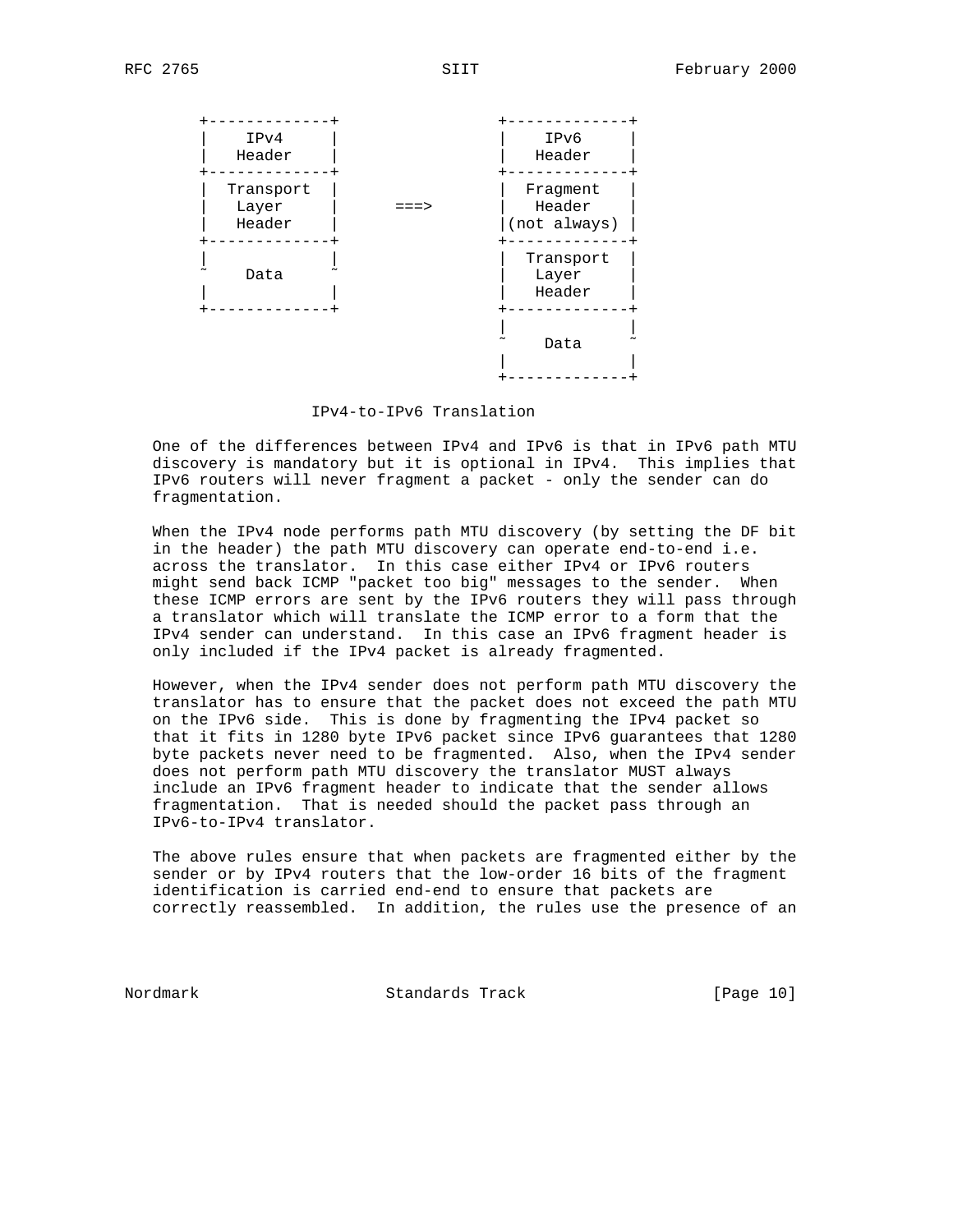IPv6 fragment header to indicate that the sender might not be using path MTU discovery i.e. the packet should not have the DF flag set should it later be translated back to IPv4.

 Other than the special rules for handling fragments and path MTU discovery the actual translation of the packet header consists of a simple mapping as defined below. Note that ICMP packets require special handling in order to translate the content of ICMP error message and also to add the ICMP pseudo-header checksum.

## 3.1. Translating IPv4 Headers into IPv6 Headers

 If the DF flag is not set and the IPv4 packet will result in an IPv6 packet larger than 1280 bytes the IPv4 packet MUST be fragmented prior to translating it. Since IPv4 packets with DF not set will always result in a fragment header being added to the packet the IPv4 packets must be fragmented so that their length, excluding the IPv4 header, is at most 1232 bytes (1280 minus 40 for the IPv6 header and 8 for the Fragment header). The resulting fragments are then translated independently using the logic described below.

 If the DF bit is set and the packet is not a fragment (i.e., the MF flag is not set and the Fragment Offset is zero) then there is no need to add a fragment header to the packet. The IPv6 header fields are set as follows:

 Version:  $\sim$  6 Traffic Class: By default, copied from IP Type Of Service and Precedence field (all 8 bits are copied). According to [DIFFSERV] the semantics of the bits are identical in IPv4 and IPv6. However, in some IPv4 environments these fields might be used with the old semantics of "Type Of Service and Precedence". An implementation

> the IPv4 "TOS" and always set the IPv6 traffic class to zero. Flow Label:

> > 0 (all zero bits)

 Payload Length: Total length value from IPv4 header, minus the size of the IPv4 header and IPv4 options, if present.

of a translator SHOULD provide the ability to ignore

Nordmark Standards Track [Page 11]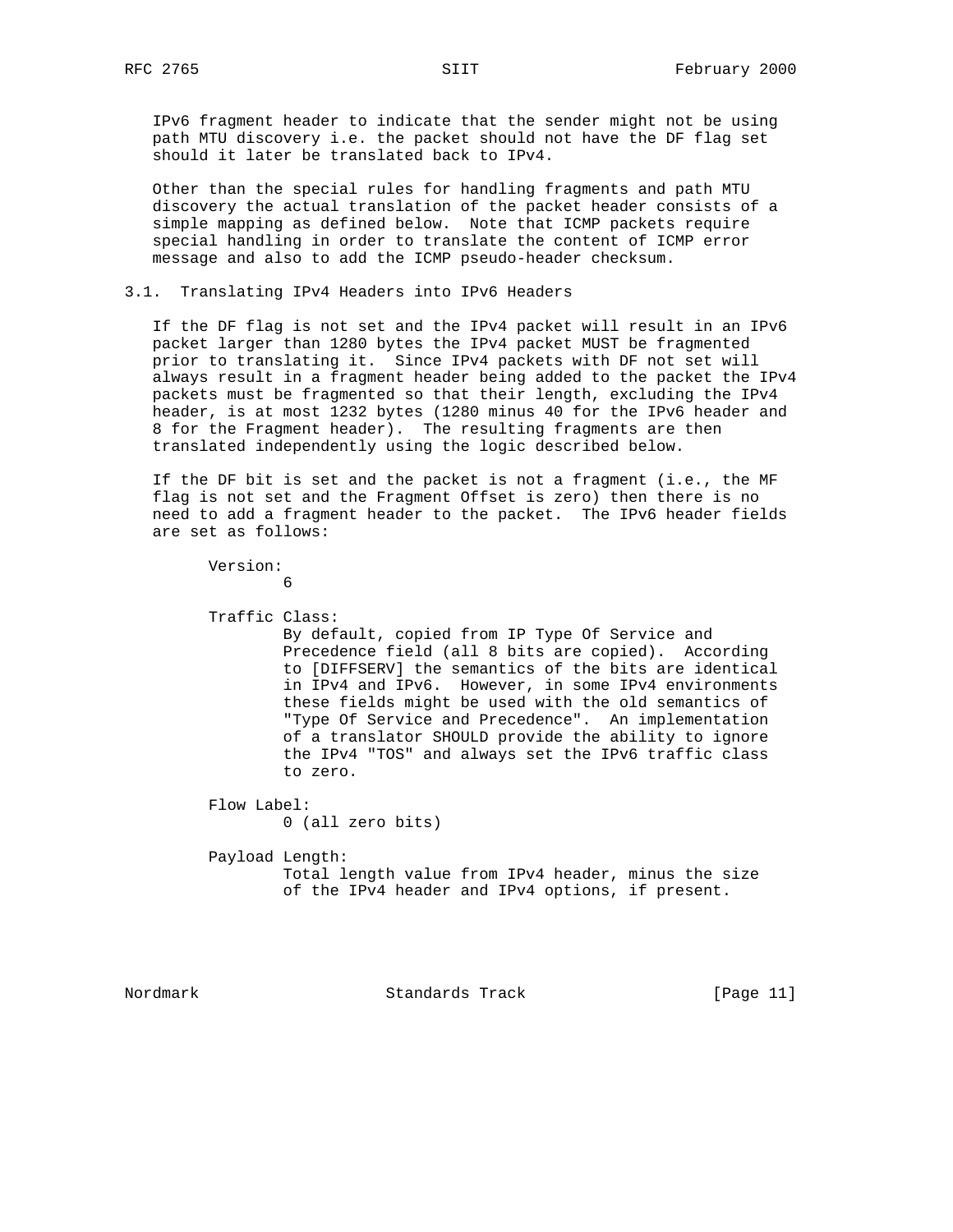Next Header: Protocol field copied from IPv4 header Hop Limit: TTL value copied from IPv4 header. Since the translator is a router, as part of forwarding the packet it needs to decrement either the IPv4 TTL (before the translation) or the IPv6 Hop Limit (after the translation). As part of decrementing the TTL or Hop Limit the translator (as any router) needs to check for zero and send the ICMPv4 or ICMPv6 "ttl exceeded" error. Source Address: The low-order 32 bits is the IPv4 source address. The high-order 96 bits is the IPv4-mapped prefix (::ffff:0:0/96) Destination Address: The low-order 32 bits is the IPv4 destination address. The high-order 96 bits is the IPv4 translated prefix (0::ffff:0:0:0/96)

 If IPv4 options are present in the IPv4 packet, they are ignored i.e., there is no attempt to translate them. However, if an unexpired source route option is present then the packet MUST instead be discarded, and an ICMPv4 "destination unreachable/source route failed" (Type 3/Code 5) error message SHOULD be returned to the sender.

 If there is need to add a fragment header (the DF bit is not set or the packet is a fragment) the header fields are set as above with the following exceptions:

IPv6 fields:

 Payload Length: Total length value from IPv4 header, plus 8 for the fragment header, minus the size of the IPv4 header and IPv4 options, if present.

 Next Header: Fragment Header (44).

Fragment header fields:

 Next Header: Protocol field copied from IPv4 header.

Nordmark Standards Track [Page 12]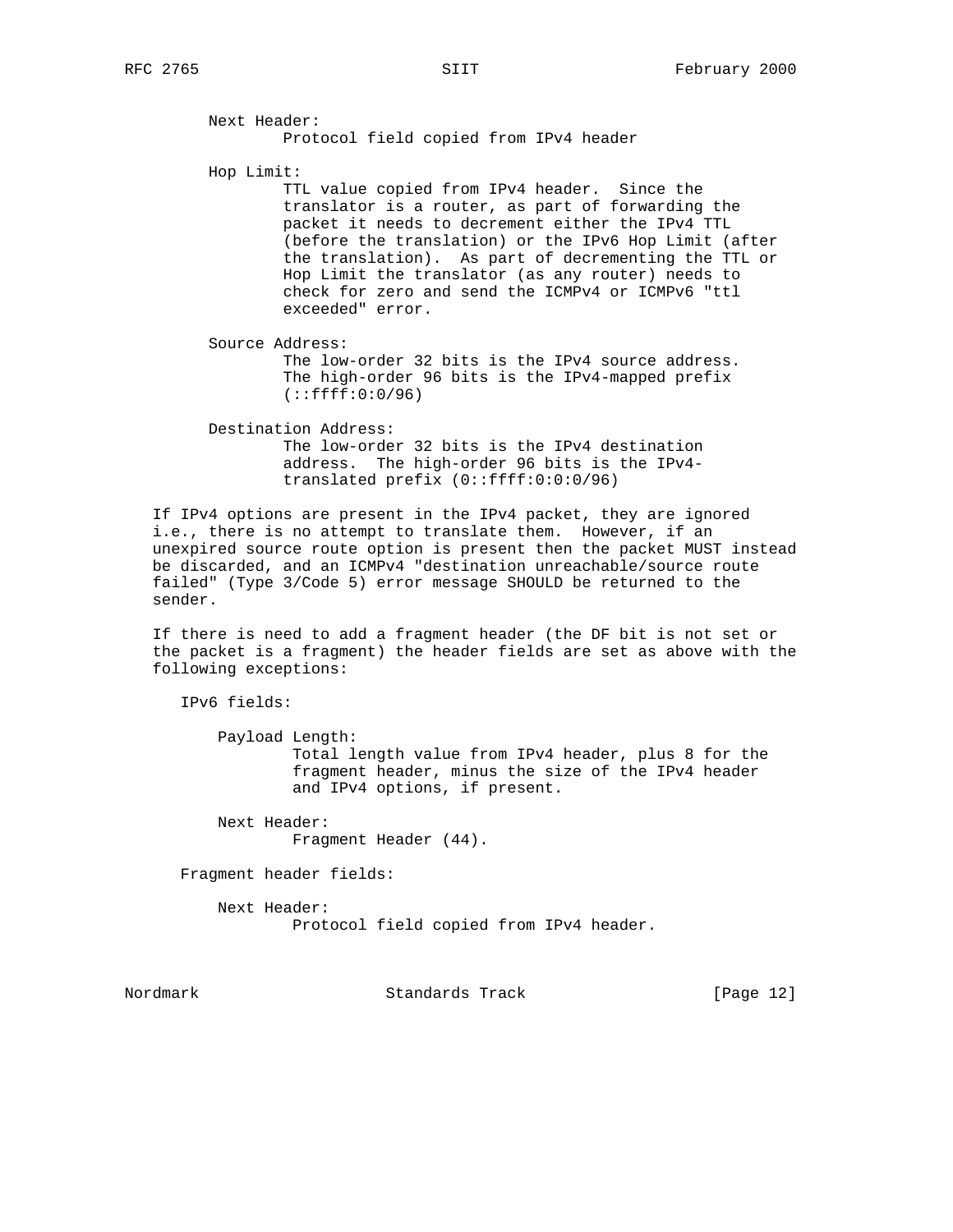Fragment Offset: Fragment Offset copied from the IPv4 header.

M flag:

More Fragments bit copied from the IPv4 header.

Identification:

 The low-order 16 bits copied from the Identification field in the IPv4 header. The high-order 16 bits set to zero.

# 3.2. Translating UDP over IPv4

 If a UDP packet has a zero UDP checksum then a valid checksum must be calculated in order to translate the packet. A stateless translator can not do this for fragmented packets but [MILLER] indicates that fragmented UDP packets with a zero checksum appear to only be used for malicious purposes. Thus this is not believed to be a noticeable limitation.

 When a translator receives the first fragment of a fragmented UDP IPv4 packet and the checksum field is zero the translator SHOULD drop the packet and generate a system management event specifying at least the IP addresses and port numbers in the packet. When it receives fragments other than the first it SHOULD silently drop the packet, since there is no port information to log.

 When a translator receives an unfragmented UDP IPv4 packet and the checksum field is zero the translator MUST compute the missing UDP checksum as part of translating the packet. Also, the translator SHOULD maintain a counter of how many UDP checksums are generated in this manner.

# 3.3. Translating ICMPv4 Headers into ICMPv6 Headers

 All ICMP messages that are to be translated require that the ICMP checksum field be updated as part of the translation since ICMPv6, unlike ICMPv4, has a pseudo-header checksum just like UDP and TCP.

 In addition all ICMP packets need to have the Type value translated and for ICMP error messages the included IP header also needs translation.

Nordmark Standards Track [Page 13]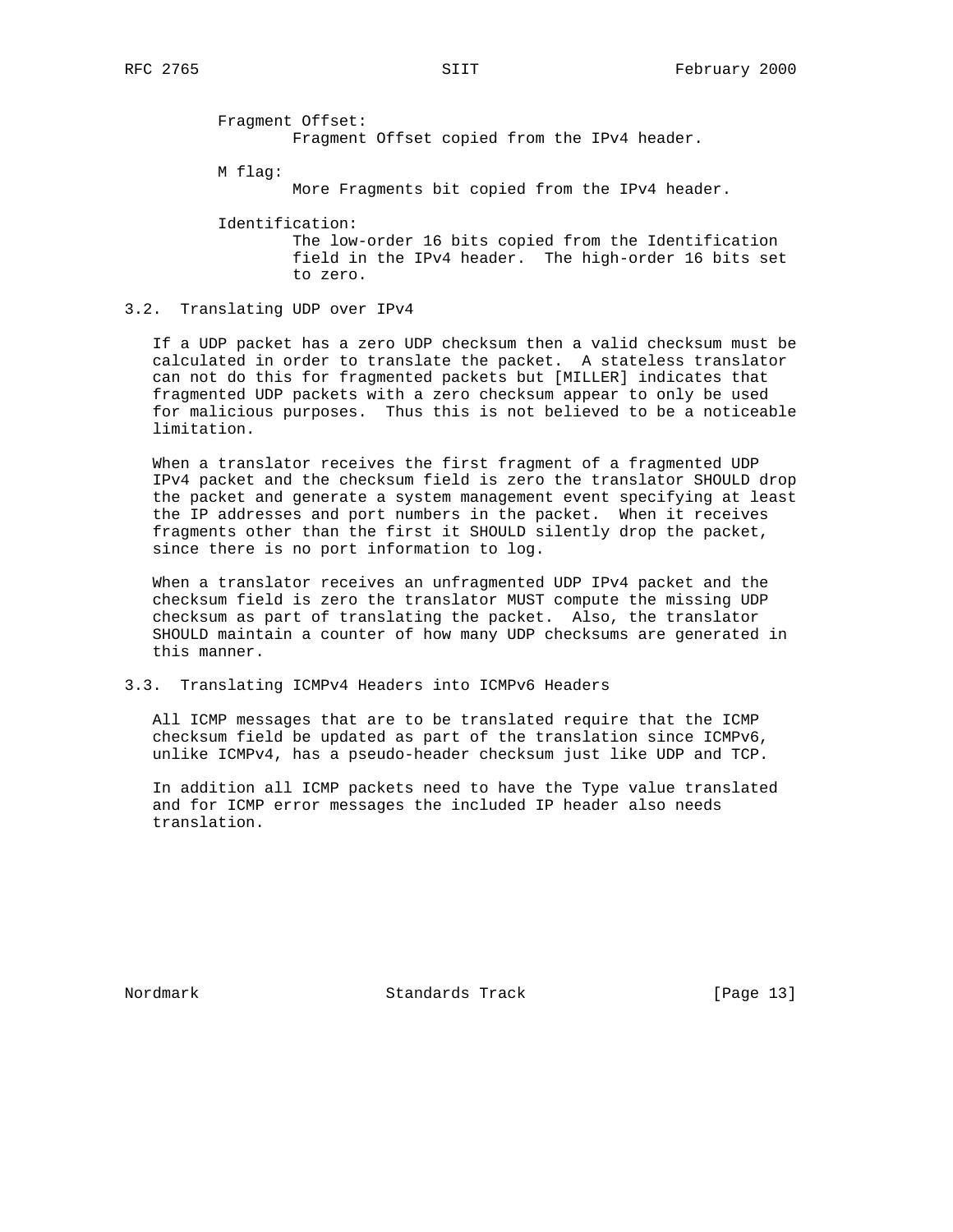The actions needed to translate various ICMPv4 messages are:

ICMPv4 query messages:

 Echo and Echo Reply (Type 8 and Type 0) Adjust the type to 128 and 129, respectively, and adjust the ICMP checksum both to take the type change into account and to include the ICMPv6 pseudo-header.

 Information Request/Reply (Type 15 and Type 16) Obsoleted in ICMPv4. Silently drop.

 Timestamp and Timestamp Reply (Type 13 and Type 14) Obsoleted in ICMPv6. Silently drop.

 Address Mask Request/Reply (Type 17 and Type 18) Obsoleted in ICMPv6. Silently drop.

 ICMP Router Advertisement (Type 9) Single hop message. Silently drop.

 ICMP Router Solicitation (Type 10) Single hop message. Silently drop.

 Unknown ICMPv4 types Silently drop.

IGMP messages:

 While the MLD messages [MLD] are the logical IPv6 counterparts for the IPv4 IGMP messages all the "normal" IGMP messages are single-hop messages and should be silently dropped by the translator. Other IGMP messages might be used by multicast routing protocols and, since it would be a configuration error to try to have router adjacencies across IPv4/IPv6 translators those packets should also be silently dropped.

ICMPv4 error messages:

 Destination Unreachable (Type 3) For all that are not explicitly listed below set the Type to 1.

> Translate the code field as follows: Code 0, 1 (net, host unreachable): Set Code to 0 (no route to destination).

Nordmark Standards Track [Page 14]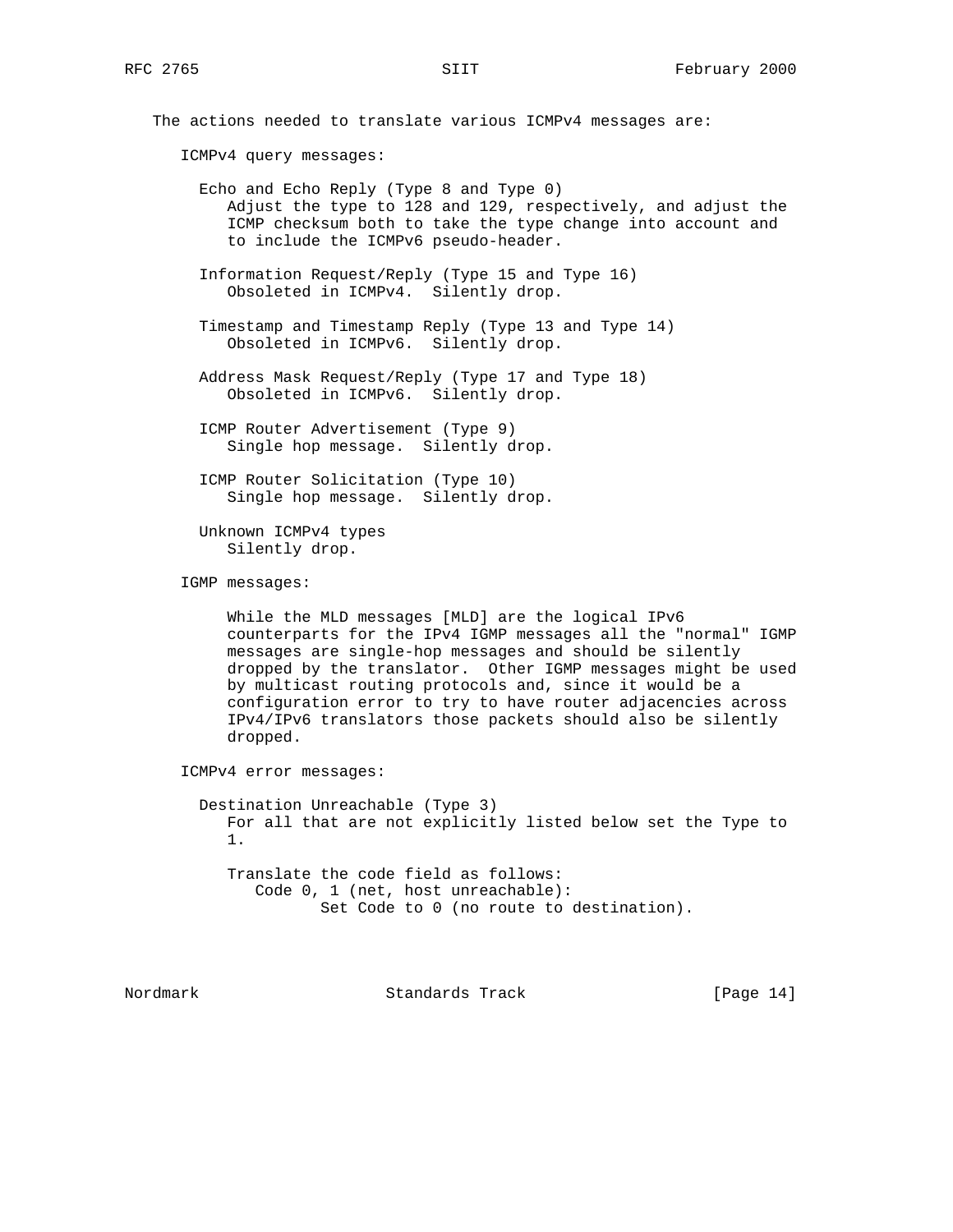- Code 2 (protocol unreachable): Translate to an ICMPv6 Parameter Problem (Type 4, Code 1) and make the Pointer point to the IPv6 Next Header field.
- Code 3 (port unreachable): Set Code to 4 (port unreachable).
- Code 4 (fragmentation needed and DF set): Translate to an ICMPv6 Packet Too Big message (Type 2) with code 0. The MTU field needs to be adjusted for the difference between the IPv4 and IPv6 header sizes. Note that if the IPv4 router did not set the MTU field i.e. the router does not implement [PMTUv4], then the translator must use the plateau values specified in [PMTUv4] to determine a likely path MTU and include that path MTU in the ICMPv6 packet. (Use the greatest plateau value that is less than the returned Total Length field.)
- Code 5 (source route failed): Set Code to 0 (no route to destination). Note that this error is unlikely since source routes are not translated.
- Code 6,7: Set Code to 0 (no route to destination). Code 8: Set Code to 0 (no route to destination). Code 9, 10 (communication with destination host administratively prohibited):

 Set Code to 1 (communication with destination administratively prohibited)

- Code 11, 12: Set Code to 0 (no route to destination).
- Redirect (Type 5) Single hop message. Silently drop.
- Source Quench (Type 4) Obsoleted in ICMPv6. Silently drop.
- Time Exceeded (Type 11) Set the Type field to 3. The Code field is unchanged.

Nordmark Standards Track [Page 15]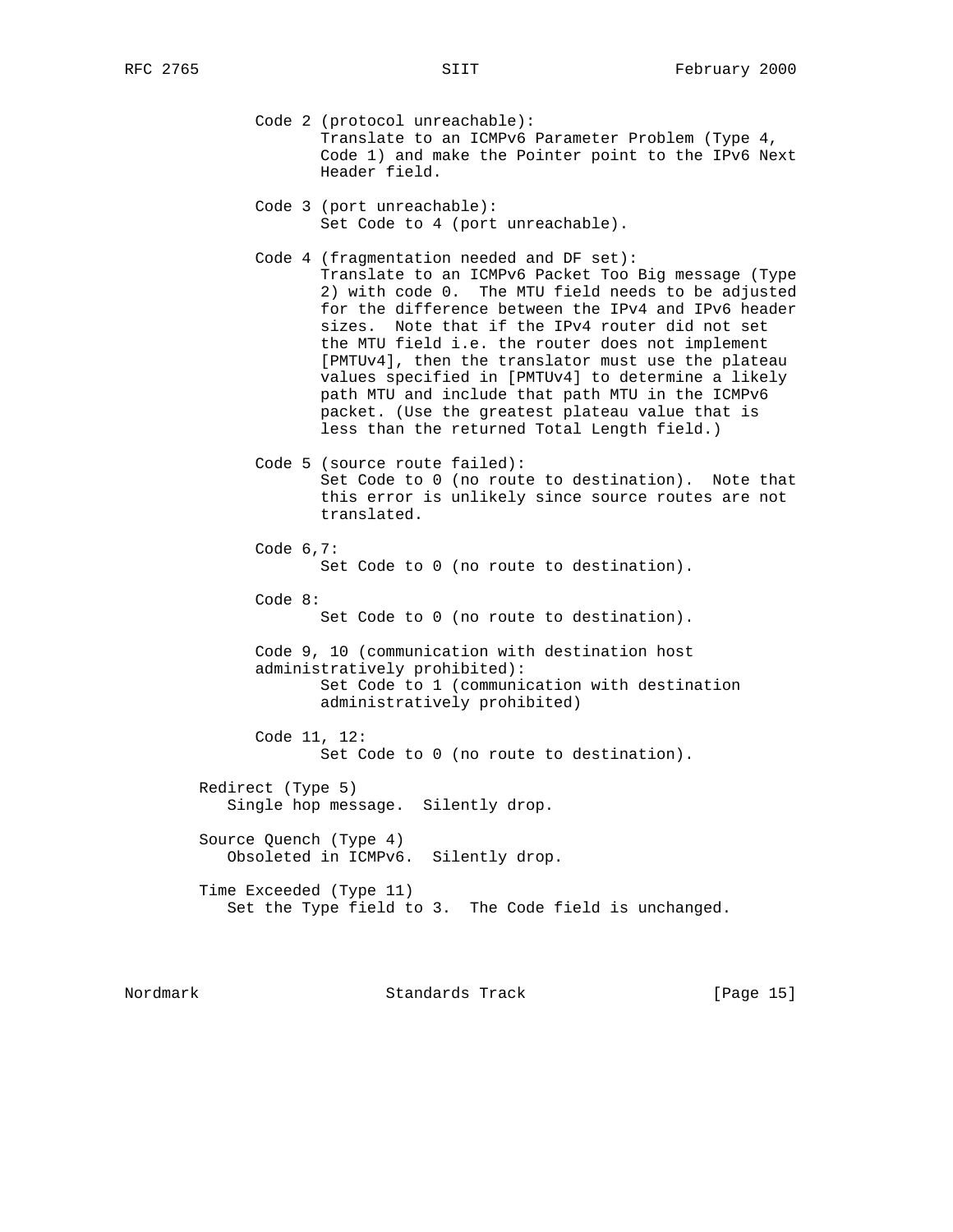Parameter Problem (Type 12) Set the Type field to 4. The Pointer needs to be updated to point to the corresponding field in the translated include IP header.

3.4. Translating ICMPv4 Error Messages into ICMPv6

 There are some differences between the IPv4 and the IPv6 ICMP error message formats as detailed above. In addition, the ICMP error messages contain the IP header for the packet in error which needs to be translated just like a normal IP header. The translation of this "packet in error" is likely to change the length of the datagram thus the Payload Length field in the outer IPv6 header might need to be updated.

| IPv4<br>Header                          |        | IPv6<br>Header                          |
|-----------------------------------------|--------|-----------------------------------------|
| ICMPv4<br>Header                        |        | ICMPv6<br>Header                        |
| IPv4<br>Header                          | $==->$ | IPv6<br>Header                          |
| Partial<br>Transport<br>Layer<br>Header |        | Partial<br>Transport<br>Layer<br>Header |

IPv4-to-IPv6 ICMP Error Translation

 The translation of the inner IP header can be done by recursively invoking the function that translated the outer IP headers.

# 3.5. Knowing when to Translate

The translator is assumed to know the  $pool(s)$  of IPv4 address that are used to represent the internal IPv6-only nodes. Thus if the IPv4 destination field contains an address that falls in these configured sets of prefixes the packet needs to be translated to IPv6.

Nordmark Standards Track [Page 16]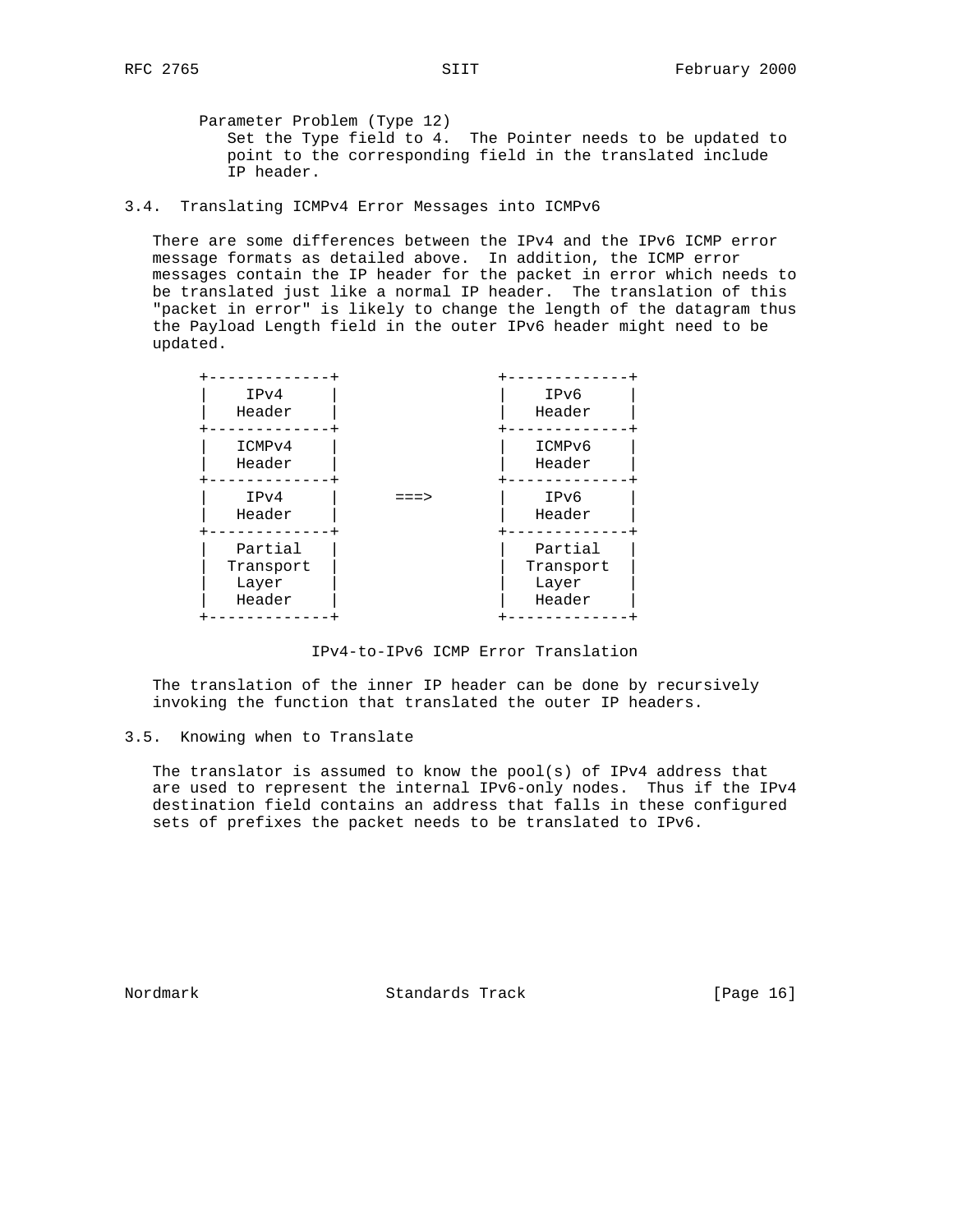4. Translating from IPv6 to IPv4

 When an IPv6-to-IPv4 translator receives an IPv6 datagram addressed to an IPv4-mapped IPv6 address, it translates the IPv6 header of that packet into an IPv4 header. It then forwards the packet based on the IPv4 destination address. The original IPv6 header on the packet is removed and replaced by an IPv4 header. Except for ICMP packets the transport layer header and data portion of the packet are left unchanged.

| IPv6<br>Header                     |      | IPv4<br>Header               |
|------------------------------------|------|------------------------------|
| Fraqment<br>Header<br>(if present) | ===> | Transport<br>Layer<br>Header |
| Transport<br>Layer<br>Header       |      | Data                         |
| Data                               |      |                              |

### IPv6-to-IPv4 Translation

 There are some differences between IPv6 and IPv4 in the area of fragmentation and the minimum link MTU that effect the translation. An IPv6 link has to have an MTU of 1280 bytes or greater. The corresponding limit for IPv4 is 68 bytes. Thus, unless there were special measures, it would not be possible to do end-to-end path MTU discovery when the path includes an IPv6-to-IPv4 translator since the IPv6 node might receive ICMP "packet too big" messages originated by an IPv4 router that report an MTU less than 1280. However, [IPv6] requires that IPv6 nodes handle such an ICMP "packet too big" message by reducing the path MTU to 1280 and including an IPv6 fragment header with each packet. This allows end-to-end path MTU discovery across the translator as long as the path MTU is 1280 bytes or greater. When the path MTU drops below the 1280 limit the IPv6 sender will originate 1280 byte packets that will be fragmented by IPv4 routers along the path after being translated to IPv4.

 The only drawback with this scheme is that it is not possible to use PMTU to do optimal UDP fragmentation (as opposed to completely avoiding fragmentation) at sender since the presence of an IPv6

Nordmark Standards Track [Page 17]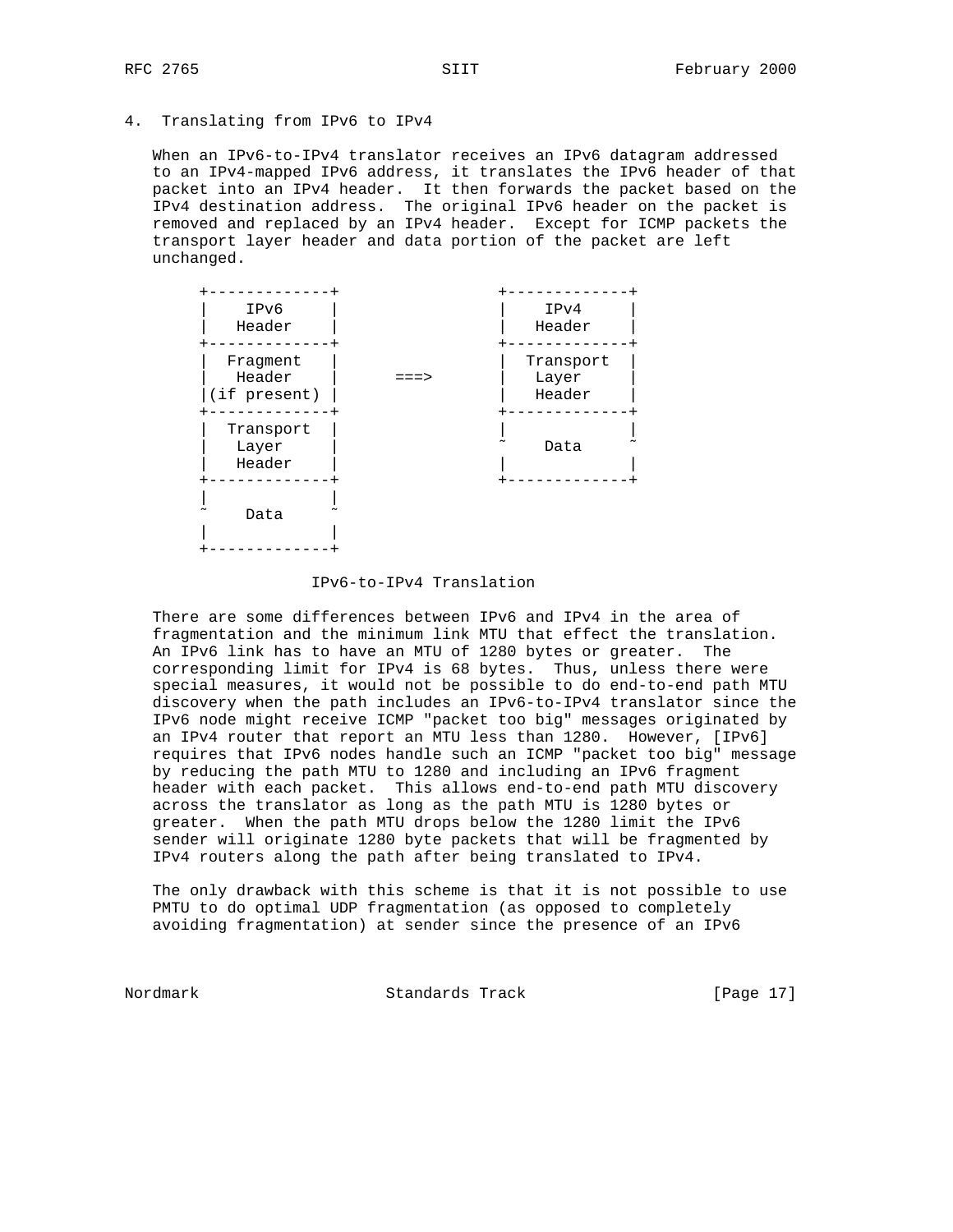Fragment header is interpreted that is it OK to fragment the packet on the IPv4 side. Thus if a UDP application wants to send large packets independent of the PMTU, the sender will only be able to determine the path MTU on the IPv6 side of the translator. If the path MTU on the IPv4 side of the translator is smaller then the IPv6 sender will not receive any ICMP "too big" errors and can not adjust the size fragments it is sending.

 Other than the special rules for handling fragments and path MTU discovery the actual translation of the packet header consists of a simple mapping as defined below. Note that ICMP packets require special handling in order to translate the content of ICMP error message and also to add the ICMP pseudo-header checksum.

4.1. Translating IPv6 Headers into IPv4 Headers

 If there is no IPv6 Fragment header the IPv4 header fields are set as follows:

 Version: 4

> Internet Header Length: 5 (no IPv4 options)

- Type of Service and Precedence: By default, copied from the IPv6 Traffic Class (all 8 bits). According to [DIFFSERV] the semantics of the bits are identical in IPv4 and IPv6. However, in some IPv4 environments these bits might be used with the old semantics of "Type Of Service and Precedence". An implementation of a translator SHOULD provide the ability to ignore the IPv6 traffic class and always set the IPv4 "TOS" to zero.
- Total Length: Payload length value from IPv6 header, plus the size of the IPv4 header.

 Identification: All zero.

Flags:

 The More Fragments flag is set to zero. The Don't Fragments flag is set to one.

 Fragment Offset: All zero.

Nordmark Standards Track [Page 18]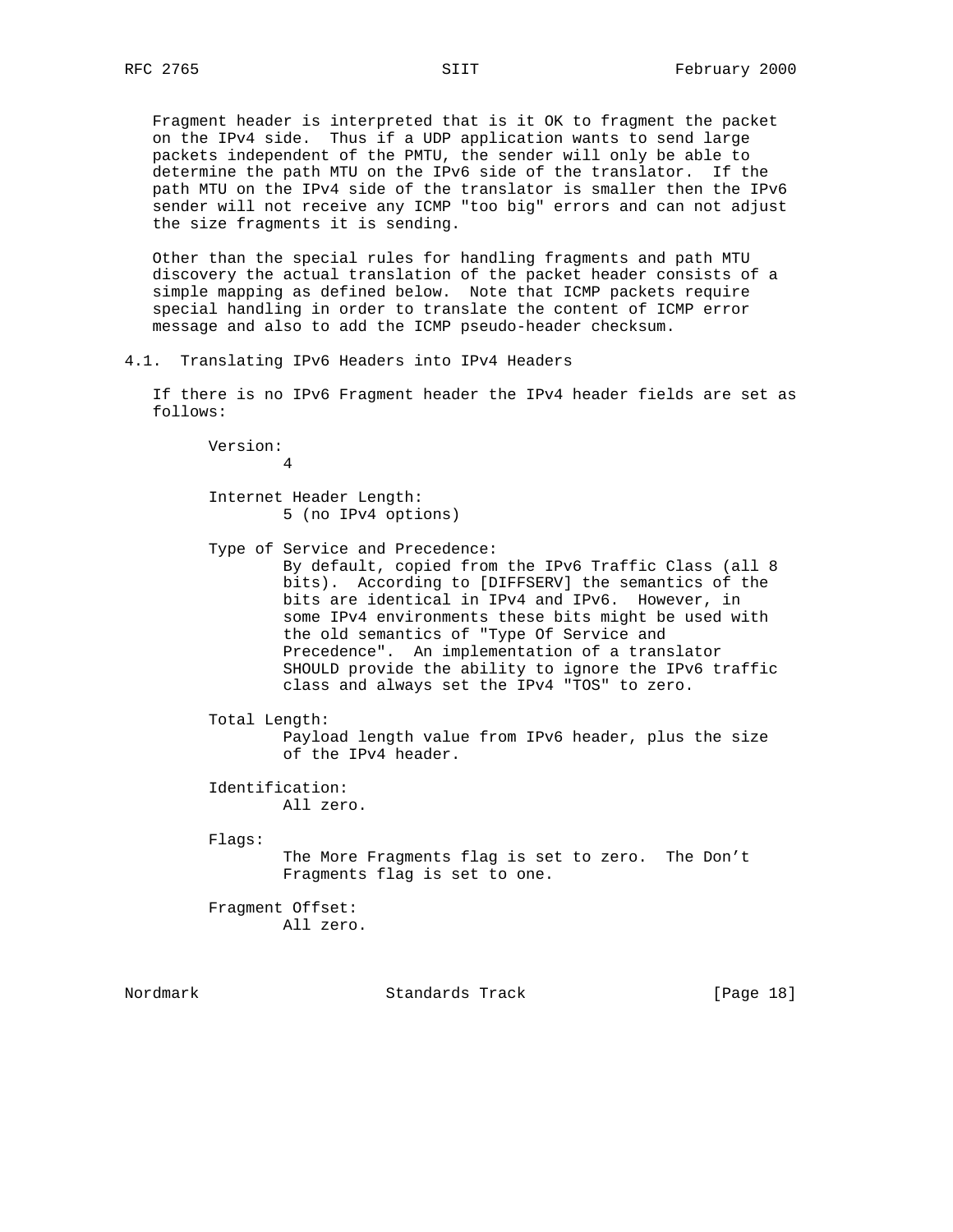Time to Live: Hop Limit value copied from IPv6 header. Since the translator is a router, as part of forwarding the packet it needs to decrement either the IPv6 Hop Limit (before the translation) or the IPv4 TTL (after the translation). As part of decrementing the TTL or Hop Limit the translator (as any router) needs to check for zero and send the ICMPv4 or ICMPv6 "ttl exceeded" error. Protocol: Next Header field copied from IPv6 header. Header Checksum: Computed once the IPv4 header has been created. Source Address: If the IPv6 source address is an IPv4-translated address then the low-order 32 bits of the IPv6 source address is copied to the IPv4 source address. Otherwise, the source address is set to 0.0.0.0. The use of 0.0.0.0 is to avoid completely dropping e.g. ICMPv6 error messages sent by IPv6-only routers which makes e.g. traceroute present something for the IPv6-only hops. Destination Address: IPv6 packets that are translated have an IPv4-mapped destination address. Thus the low-order 32 bits of the IPv6 destination address is copied to the IPv4 destination address. If any of an IPv6 hop-by-hop options header, destination options header, or routing header with the Segments Left field equal to zero

headers.

Nordmark Standards Track [Page 19]

 are present in the IPv6 packet, they are ignored i.e., there is no attempt to translate them. However, the Total Length field and the Protocol field would have to be adjusted to "skip" these extension

 If a routing header with a non-zero Segments Left field is present then the packet MUST NOT be translated, and an ICMPv6 "parameter problem/ erroneous header field encountered" (Type 4/Code 0) error message, with the Pointer field indicating the first byte of the

Segments Left field, SHOULD be returned to the sender.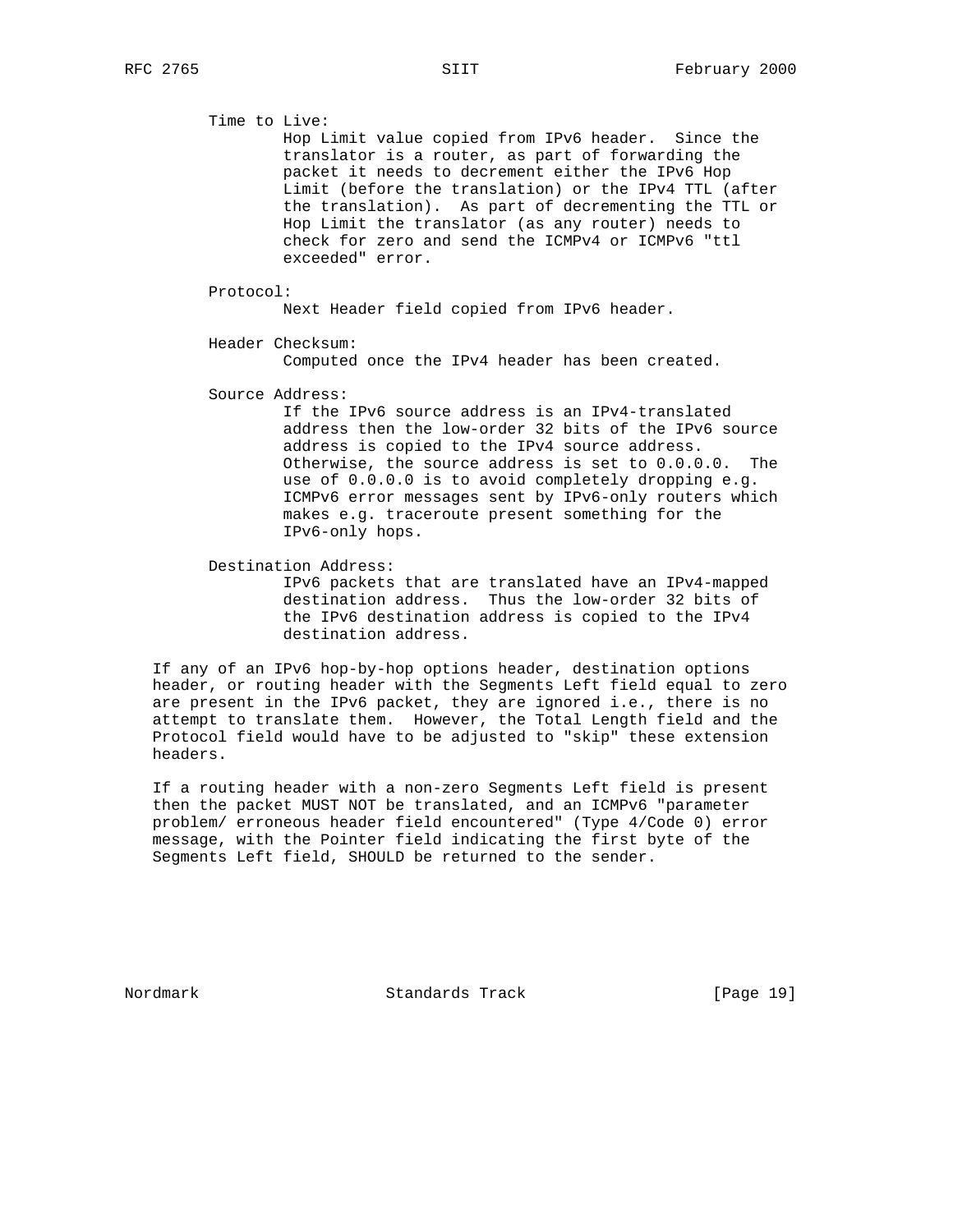If the IPv6 packet contains a Fragment header the header fields are set as above with the following exceptions:

 Total Length: Payload length value from IPv6 header, minus 8 for the Fragment header, plus the size of the IPv4 header.

 Identification: Copied from the low-order 16-bits in the Identification field in the Fragment header.

Flags:

 The More Fragments flag is copied from the M flag in the Fragment header. The Don't Fragments flag is set to zero allowing this packet to be fragmented by IPv4 routers.

 Fragment Offset: Copied from the Fragment Offset field in the Fragment Header.

Protocol:

Next Header value copied from Fragment header.

4.2. Translating ICMPv6 Headers into ICMPv4 Headers

 All ICMP messages that are to be translated require that the ICMP checksum field be updated as part of the translation since ICMPv6, unlike ICMPv4, has a pseudo-header checksum just like UDP and TCP.

 In addition all ICMP packets need to have the Type value translated and for ICMP error messages the included IP header also needs translation.

The actions needed to translate various ICMPv6 messages are:

ICMPv6 informational messages:

- Echo Request and Echo Reply (Type 128 and 129) Adjust the type to 0 and 8, respectively, and adjust the ICMP checksum both to take the type change into account and to exclude the ICMPv6 pseudo-header.
- MLD Multicast Listener Query/Report/Done (Type 130, 131, 132) Single hop message. Silently drop.

Nordmark Standards Track [Page 20]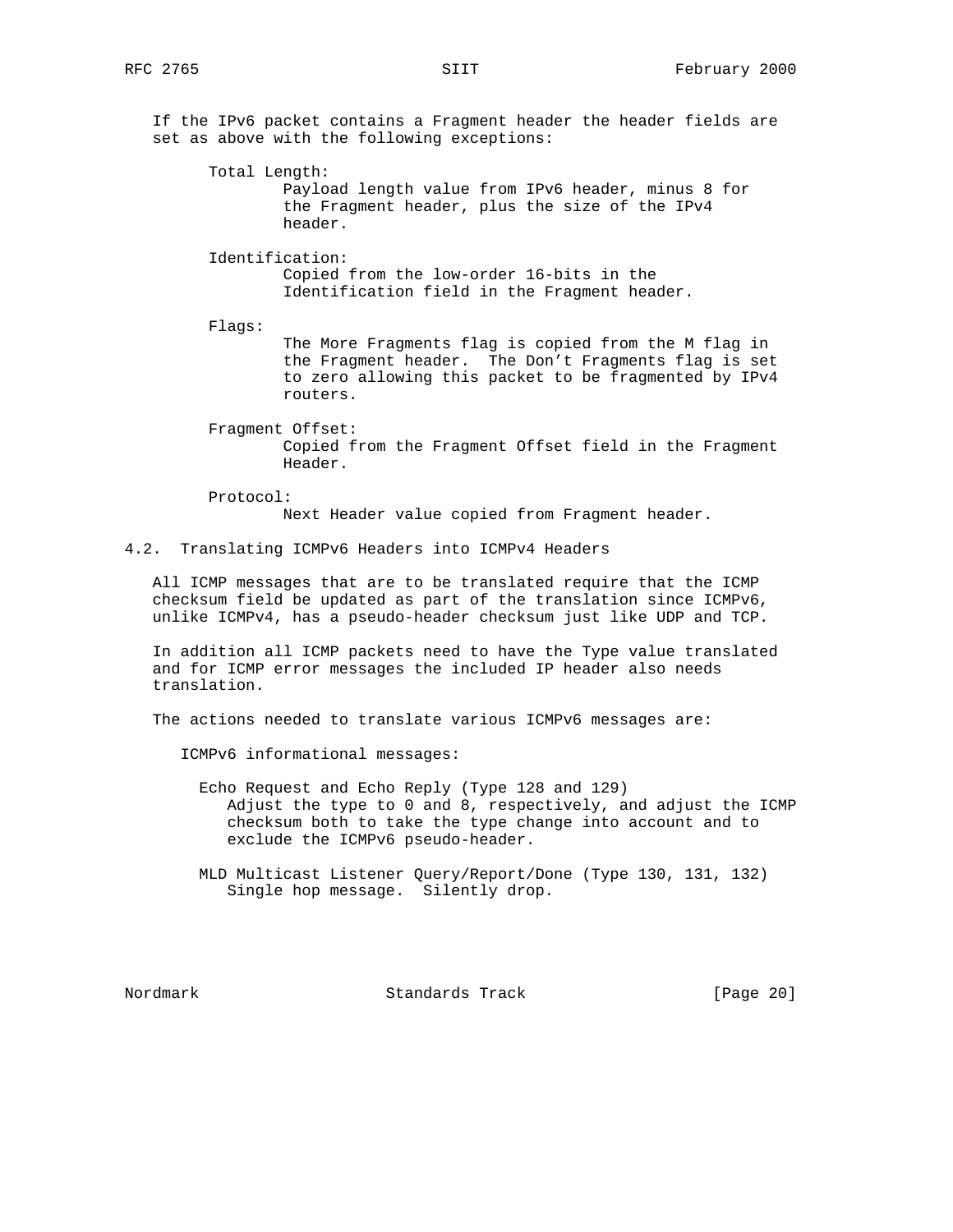Neighbor Discover messages (Type 133 through 137) Single hop message. Silently drop. Unknown informational messages Silently drop. ICMPv6 error messages: Destination Unreachable (Type 1) Set the Type field to 3. Translate the code field as follows: Code 0 (no route to destination): Set Code to 1 (host unreachable). Code 1 (communication with destination administratively prohibited): Set Code to 10 (communication with destination host administratively prohibited). Code 2 (beyond scope of source address): Set Code to 1 (host unreachable). Note that this error is very unlikely since the IPv4-translatable source address is considered to have global scope. Code 3 (address unreachable): Set Code to 1 (host unreachable). Code 4 (port unreachable): Set Code to 3 (port unreachable). Packet Too Big (Type 2) Translate to an ICMPv4 Destination Unreachable with code 4. The MTU field needs to be adjusted for the difference between the IPv4 and IPv6 header sizes taking into account whether or not the packet in error includes a Fragment header. Time Exceeded (Type 3) Set the Type to 11. The Code field is unchanged. Parameter Problem (Type 4) If the Code is 1 translate this to an ICMPv4 protocol unreachable (Type 3, Code 2). Otherwise set the Type to 12 and the Code to zero. The Pointer needs to be updated to point to the corresponding field in the translated include IP header. Unknown error messages Silently drop.

Nordmark Standards Track [Page 21]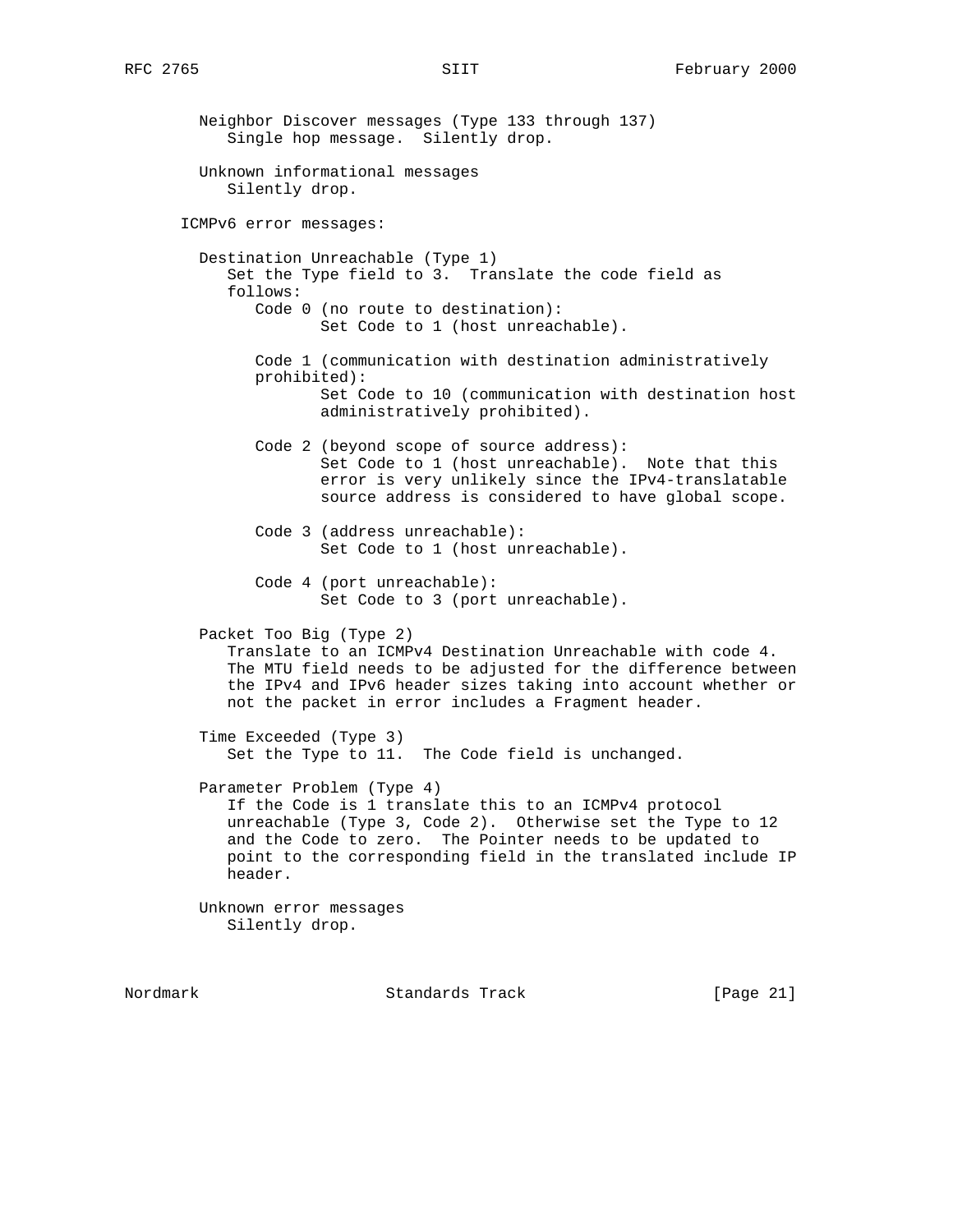# 4.3. Translating ICMPv6 Error Messages into ICMPv4

 There are some differences between the IPv4 and the IPv6 ICMP error message formats as detailed above. In addition, the ICMP error messages contain the IP header for the packet in error which needs to be translated just like a normal IP header. The translation of this "packet in error" is likely to change the length of the datagram thus the Total Length field in the outer IPv4 header might need to be updated.

| IPv6<br>Header                          |        | IPv4<br>Header                          |
|-----------------------------------------|--------|-----------------------------------------|
| ICMPv6<br>Header                        |        | ICMPv4<br>Header                        |
| IPv6<br>Header                          | $==->$ | IPv4<br>Header                          |
| Partial<br>Transport<br>Layer<br>Header |        | Partial<br>Transport<br>Layer<br>Header |

#### IPv6-to-IPv4 ICMP Error Translation

 The translation of the inner IP header can be done by recursively invoking the function that translated the outer IP headers.

4.4. Knowing when to Translate

 When the translator receives an IPv6 packet with an IPv4-mapped destination address the packet will be translated to IPv4.

5. Implications for IPv6-Only Nodes

 An IPv6-only node which works through SIIT translators need some modifications beyond a normal IPv6-only node.

 As specified in Section 1.3 the application protocols need to handle operation on a dual stack node. In addition the protocol stack needs to be able to:

Nordmark Standards Track [Page 22]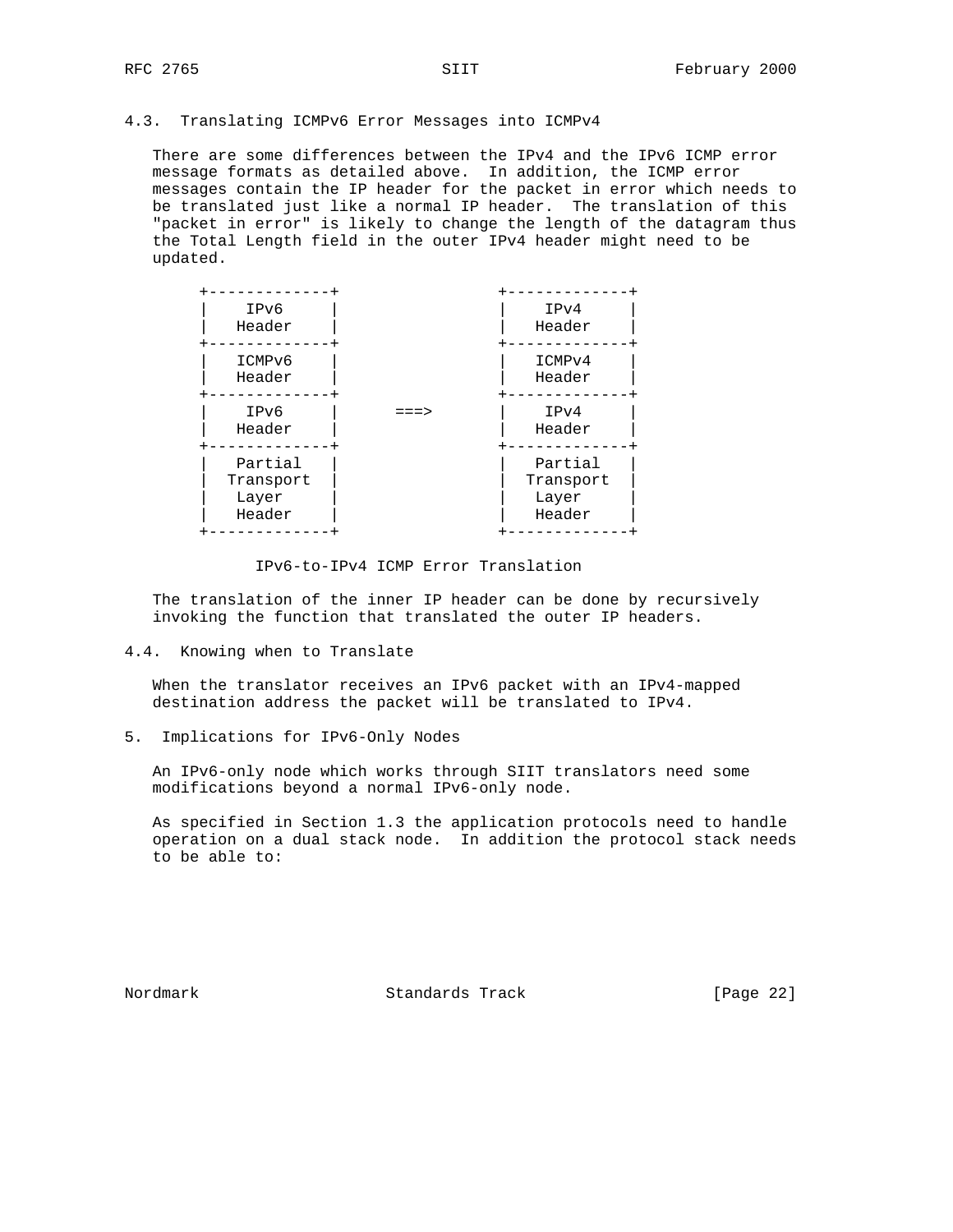- o Determine when an IPv4-translatable address needs to be allocated and the allocation needs to be refreshed/renewed. This can presumably be done without involving the applications by e.g. handling this under the socket API. For instance, when the connect or sendto socket calls are invoked they could check if the destination is an IPv4-mapped address and in that case allocate/refresh the IPv4-translatable address.
- o Ensure, as part of the source address selection mechanism, that when the destination address is an IPv4-mapped address the source address MUST be an IPv4-translatable address. And an IPv4 translatable address MUST NOT be used with other forms of IPv6 destination addresses.
- o Should the peer have AAAA/A6 address records the application (or resolver) SHOULD never fall back to looking for A address records even if communication fails using the available AAAA/A6 records. The reason for this restriction is to prevent traffic between two IPv6 nodes (which AAAA/A6 records in the DNS) from accidentally going through SIIT translators twice; from IPv6 to IPv4 and to IPv6 again. It is considered preferable to instead signal a failure to communicate to the application.
- 6. Security Considerations

 The use of stateless IP/ICMP translators does not introduce any new security issues beyond the security issues that are already present in the IPv4 and IPv6 protocols and in the routing protocols which are used to make the packets reach the translator.

 As the Authentication Header [IPv6-AUTH] is specified to include the IPv4 Identification field and the translating function not being able to always preserve the Identification field, it is not possible for an IPv6 endpoint to compute AH on received packets that have been translated from IPv4 packets. Thus AH does not work through a translator.

 Packets with ESP can be translated since ESP does not depend on header fields prior to the ESP header. Note that ESP transport mode is easier to handle than ESP tunnel mode; in order to use ESP tunnel mode the IPv6 node needs to be able to generate an inner IPv4 header when transmitting packets and remove such an IPv4 header when receiving packets.

Nordmark Standards Track [Page 23]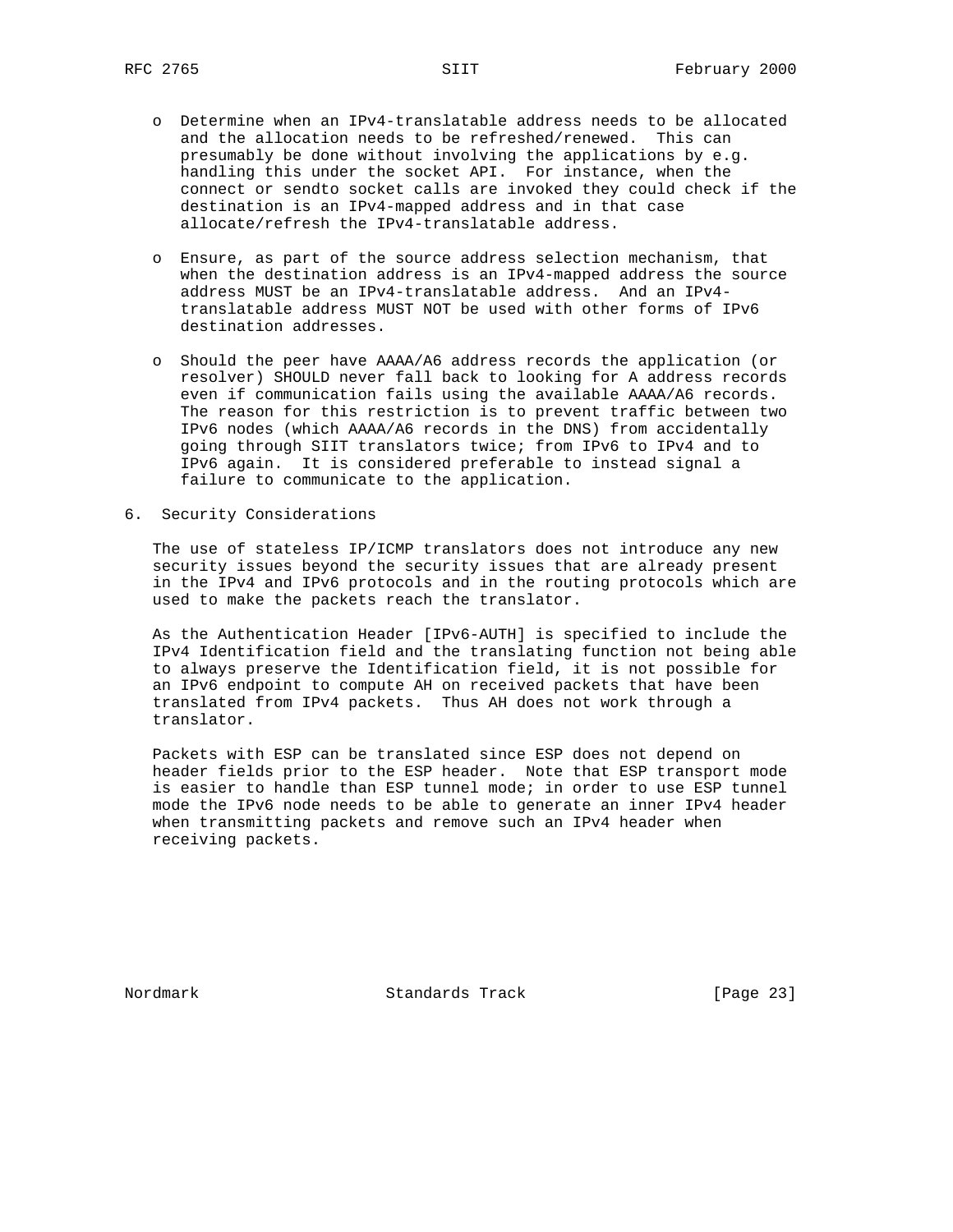References

- [KEYWORDS] Bradner, S., "Key words for use in RFCs to Indicate Requirement Levels", BCP 14, RFC 2119, March 1997.
- [IPv6] Deering, S. and R. Hinden, Editors, "Internet Protocol, Version 6 (IPv6) Specification", RFC 2460, December 1998.
- [IPv4] Postel, J., "Internet Protocol", STD 5, RFC 791, September 1981.
- [ADDR-ARCH] Deering, S. and R. Hinden, Editors, "IP Version 6 Addressing Architecture", RFC 2373, July 1998.
- [TRANS-MECH] Gilligan, R. and E. Nordmark, "Transition Mechanisms for IPv6 Hosts and Routers", RFC 1933, April 1996.
- [DISCOVERY] Narten, T., Nordmark, E. and W. Simpson, "Neighbor Discovery for IP Version 6 (IPv6)", RFC 2461, December 1998.
- [IPv6-SA] Atkinson, R., "Security Architecture for the Internet Protocol", RFC 2401, November 1998.
- [IPv6-AUTH] Atkinson, R., "IP Authentication Header", RFC 2402, November 1998.
- [IPv6-ESP] Atkinson, R., "IP Encapsulating Security Payload (ESP)", RFC 2406, November 1998.
- [ICMPv4] Postel, J., "Internet Control Message Protocol", STD 5, RFC 792, September 1981.
- [ICMPv6] Conta, A. and S. Deering, "Internet Control Message Protocol (ICMPv6) for the Internet Protocol Version 6 (IPv6)", RFC 2463, December 1998.
- [IGMP] Deering, S., "Host extensions for IP multicasting", STD 5, RFC 1112, August 1989.
- [PMTUv4] Mogul, J. and S. Deering, "Path MTU Discovery", RFC 1191, November 1990.
- [PMTUv6] McCann, J., Deering, S. and J. Mogul, "Path MTU Discovery for IP version 6", RFC 1981, August 1996.

Nordmark Standards Track [Page 24]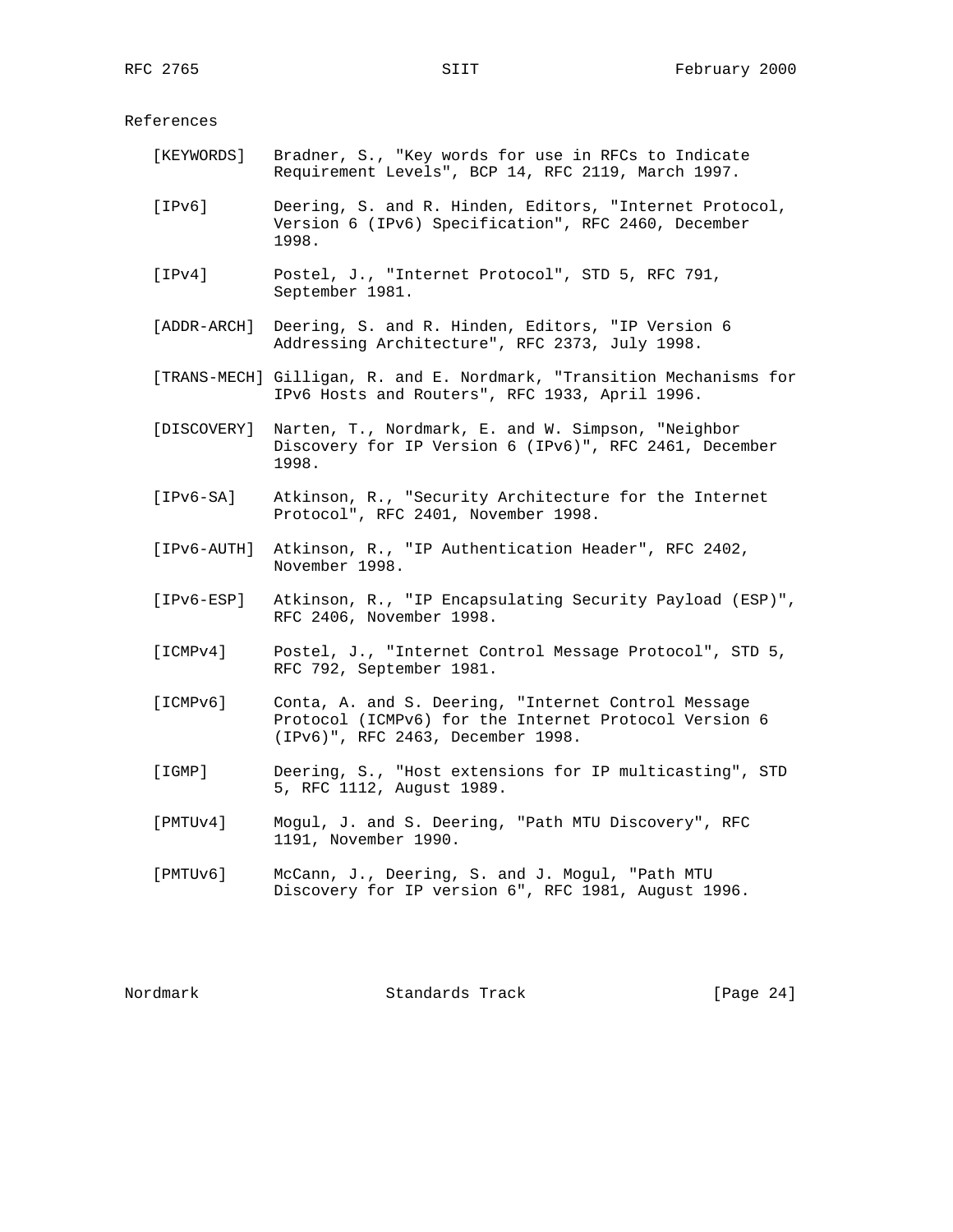- [DIFFSERV] Nichols, K., Blake, S., Baker, F. and D. Black, "Definition of the Differentiated Services Field (DS Field) in the IPv4 and IPv6 Headers", RFC 2474, December 1998.
- [MLD] Deering, S., Fenner, W. and B. Haberman, "Multicast Listener Discovery (MLD) for IPv6", RFC 2710, October 1999.
- [FTPEXT] Allman, M., Ostermann, S. and C. Metz, "FTP Extensions for IPv6 and NATs.", RFC 2428, September 1998.
- [MILLER] G. Miller, Email to the ngtrans mailing list on 26 March 1999.
- [BSDAPI] Gilligan, R., Thomson, S., Bound, J. and W. Stevens, "Basic Socket Interface Extensions for IPv6", RFC 2553, March 1999.

Author's Address

 Erik Nordmark Sun Microsystems, Inc. 901 San Antonio Road Palo Alto, CA 94303 USA

 Phone: +1 650 786 5166 Fax: +1 650 786 5896 EMail: nordmark@sun.com

Nordmark Standards Track [Page 25]